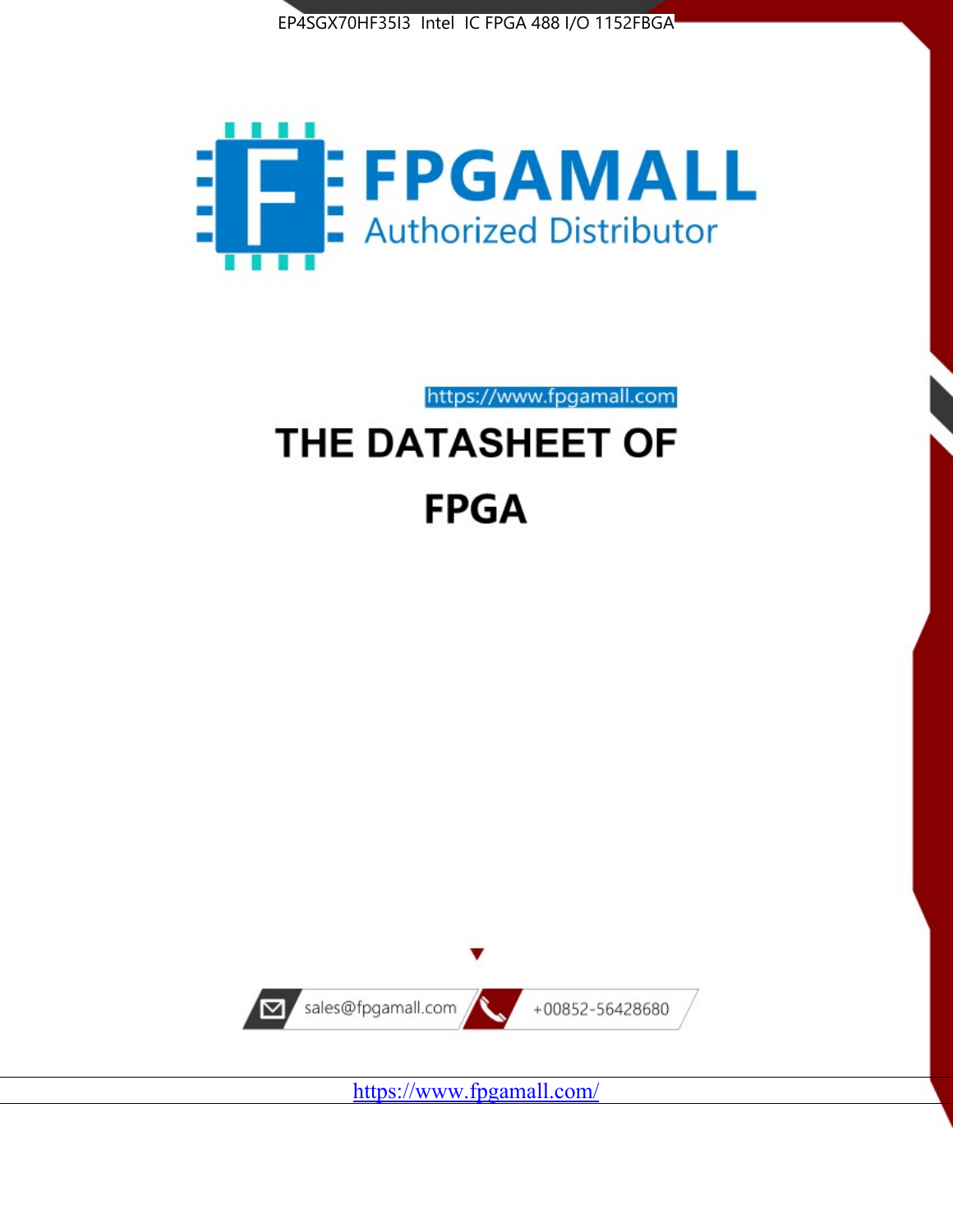EP4SGX70HF35I3 Intel IC FPGA 488 I/O 1152FBGA



# **1. Overview for the Stratix IV Device Family**

**SIV51001-3.5**

Altera® Stratix® IV FPGAs deliver a breakthrough level of system bandwidth and power efficiency for high-end applications, allowing you to innovate without compromise. Stratix IV FPGAs are based on the Taiwan Semiconductor Manufacturing Company (TSMC) 40-nm process technology and surpass all other high-end FPGAs, with the highest logic density, most transceivers, and lowest power requirements.

The Stratix IV device family contains three optimized variants to meet different application requirements:

- Stratix IV E (Enhanced) FPGAs—up to 813,050 logic elements (LEs), 33,294 kilobits (Kb) RAM, and 1,288 18 x 18 bit multipliers
- Stratix IV GX transceiver FPGAs—up to 531,200 LEs, 27,376 Kb RAM, 1,288 18 x 18-bit multipliers, and 48 full-duplex clock data recovery (CDR)-based transceivers at up to 8.5 Gbps
- Stratix IV GT—up to 531,200 LEs, 27,376 Kb RAM, 1,288 18 x 18-bit multipliers, and 48 full-duplex CDR-based transceivers at up to 11.3 Gbps

The complete Altera high-end solution includes the lowest risk, lowest total cost path to volume using HardCopy® IV ASICs for all the family variants, a comprehensive portfolio of application solutions customized for end-markets, and the industry leading Quartus® II software to increase productivity and performance.

f For information about upcoming Stratix IV device features, refer to the *[Upcoming](http://www.altera.com/literature/hb/stratix-iv/uf01001.pdf?GSA_pos=2&WT.oss_r=1&WT.oss=upcoming)  [Stratix IV Device Features](http://www.altera.com/literature/hb/stratix-iv/uf01001.pdf?GSA_pos=2&WT.oss_r=1&WT.oss=upcoming)* document.

f For information about changes to the currently published *Stratix IV Device Handbook*, refer to the *[Addendum to the Stratix IV Device Handbook](http://www.altera.com/literature/hb/stratix-iv/stx4_siv54002.pdf)* chapter.

This chapter contains the following sections:

- "Feature Summary" on page 1–2
- "Architecture Features" on page 1–6
- "Integrated Software Platform" on page 1–19
- "Ordering Information" on page 1–19

@2016 Altera Corporation. All rights reserved. ALTERA, ARRIA, CYCLONE, HARDCOPY, MAX, MEGACORE, NIOS, QUARTUS and STRATIX words and logos are trademarks of Altera Corporation and registered in the U.S. Patent and Trademark



Stratix IV Device Handbook Volume 1 January 2016

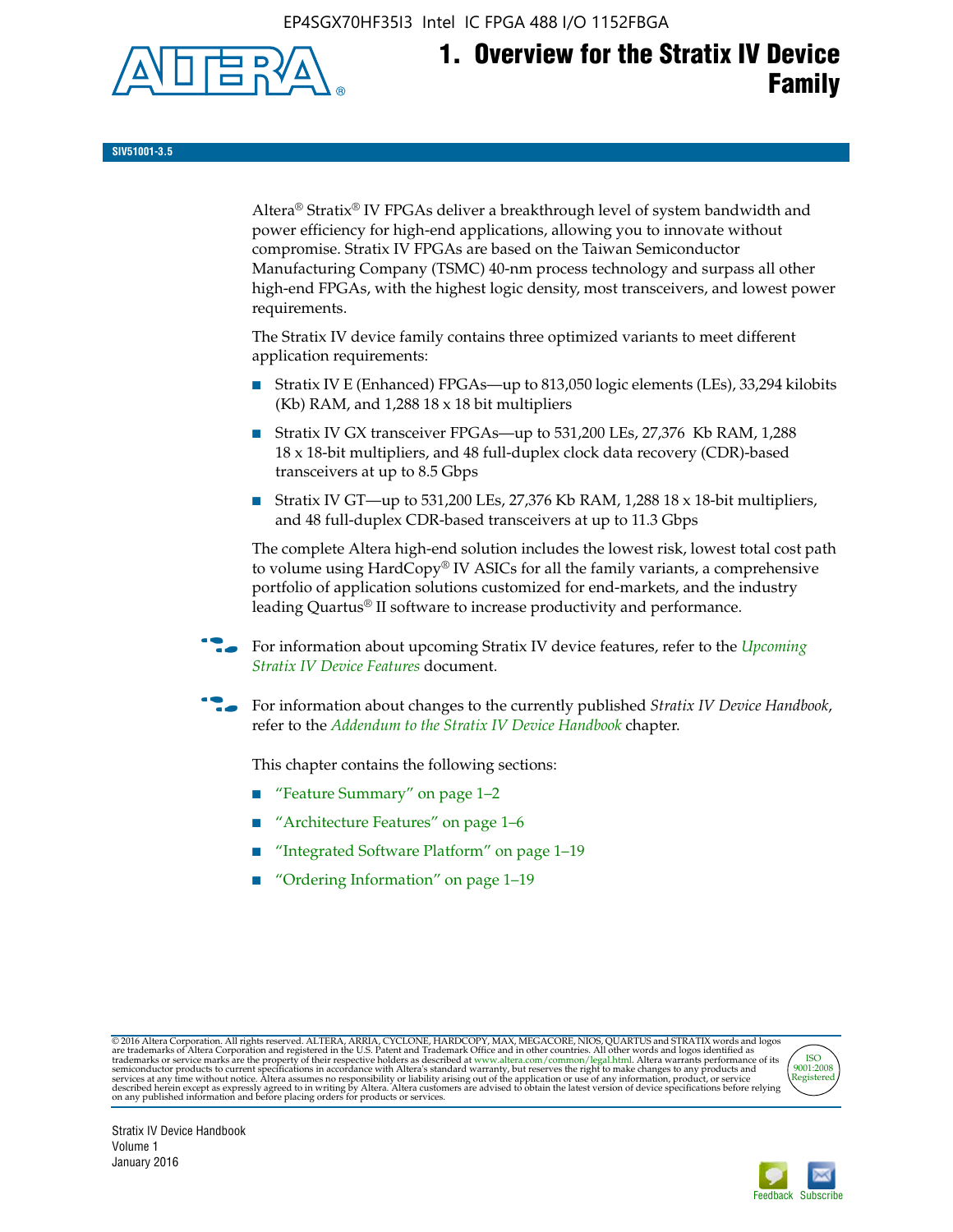# **Feature Summary**

The following list summarizes the Stratix IV device family features:

- Up to 48 full-duplex CDR-based transceivers in Stratix IV GX and GT devices supporting data rates up to 8.5 Gbps and 11.3 Gbps, respectively
- Dedicated circuitry to support physical layer functionality for popular serial protocols, such as PCI Express (PCIe) (PIPE) Gen1 and Gen2, Gbps Ethernet (GbE), Serial RapidIO, SONET/SDH, XAUI/HiGig, (OIF) CEI-6G, SD/HD/3G-SDI, Fibre Channel, SFI-5, and Interlaken
- Complete PCIe protocol solution with embedded PCIe hard IP blocks that implement PHY-MAC layer, Data Link layer, and Transaction layer functionality

**For more information, refer to the** *[IP Compiler for PCI Express User Guide](http://www.altera.com/literature/ug/ug_pci_express.pdf)***.** 

- Programmable transmitter pre-emphasis and receiver equalization circuitry to compensate for frequency-dependent losses in the physical medium
- Typical physical medium attachment (PMA) power consumption of 100 mW at 3.125 Gbps and 135 mW at 6.375 Gbps per channel
- 72,600 to 813,050 equivalent LEs per device
- 7,370 to 33,294 Kb of enhanced TriMatrix memory consisting of three RAM block sizes to implement true dual-port memory and FIFO buffers
- High-speed digital signal processing (DSP) blocks configurable as 9 x 9-bit,  $12 \times 12$ -bit,  $18 \times 18$ -bit, and  $36 \times 36$ -bit full-precision multipliers at up to 600 MHz
- Up to 16 global clocks (GCLK), 88 regional clocks (RCLK), and 132 periphery clocks (PCLK) per device
- Programmable power technology that minimizes power while maximizing device performance
- Up to 1,120 user I/O pins arranged in 24 modular I/O banks that support a wide range of single-ended and differential I/O standards
- Support for high-speed external memory interfaces including DDR, DDR2, DDR3 SDRAM, RLDRAM II, QDR II, and QDR II+ SRAM on up to 24 modular I/O banks
- High-speed LVDS I/O support with serializer/deserializer (SERDES), dynamic phase alignment (DPA), and soft-CDR circuitry at data rates up to 1.6 Gbps
- Support for source-synchronous bus standards, including SGMII, GbE, SPI-4 Phase 2 (POS-PHY Level 4), SFI-4.1, XSBI, UTOPIA IV, NPSI, and CSIX-L1
- Pinouts for Stratix IV E devices designed to allow migration of designs from Stratix III to Stratix IV E with minimal PCB impact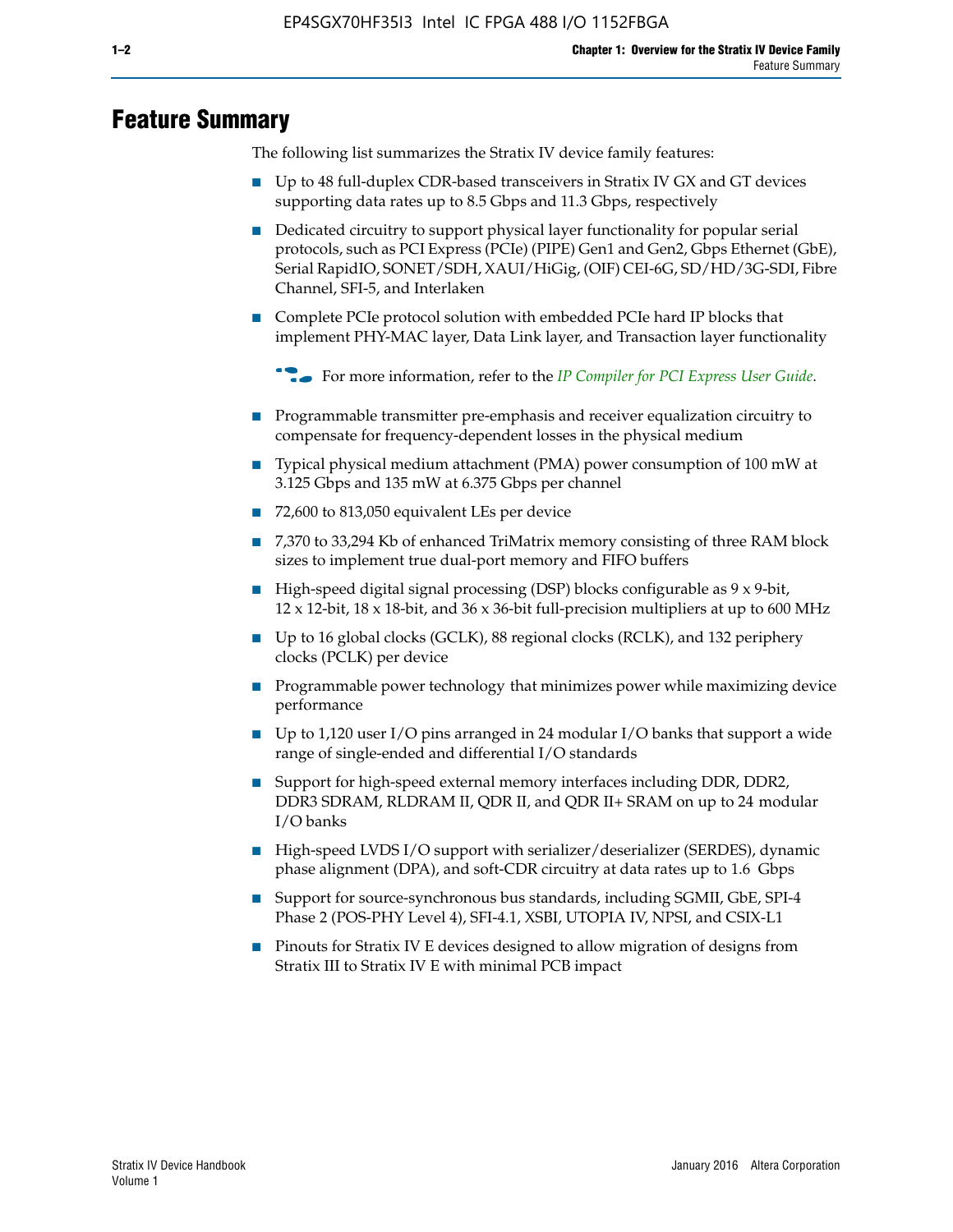# **Stratix IV GX Devices**

Stratix IV GX devices provide up to 48 full-duplex CDR-based transceiver channels per device:

- Thirty-two out of the 48 transceiver channels have dedicated physical coding sublayer (PCS) and physical medium attachment (PMA) circuitry and support data rates between 600 Mbps and 8.5 Gbps
- The remaining 16 transceiver channels have dedicated PMA-only circuitry and support data rates between 600 Mbps and 6.5 Gbps
- **1 The actual number of transceiver channels per device varies with device selection. For** more information about the exact transceiver count in each device, refer to Table 1–1 on page 1–11.
- 1 For more information about transceiver architecture, refer to the *[Transceiver](http://www.altera.com/literature/hb/stratix-iv/stx4_siv52001.pdf)  [Architecture in Stratix IV Devices](http://www.altera.com/literature/hb/stratix-iv/stx4_siv52001.pdf)* chapter.

Figure 1–1 shows a high-level Stratix IV GX chip view.

#### **Figure 1–1. Stratix IV GX Chip View** *(1)*



#### **Note to Figure 1–1:**

(1) Resource counts vary with device selection, package selection, or both.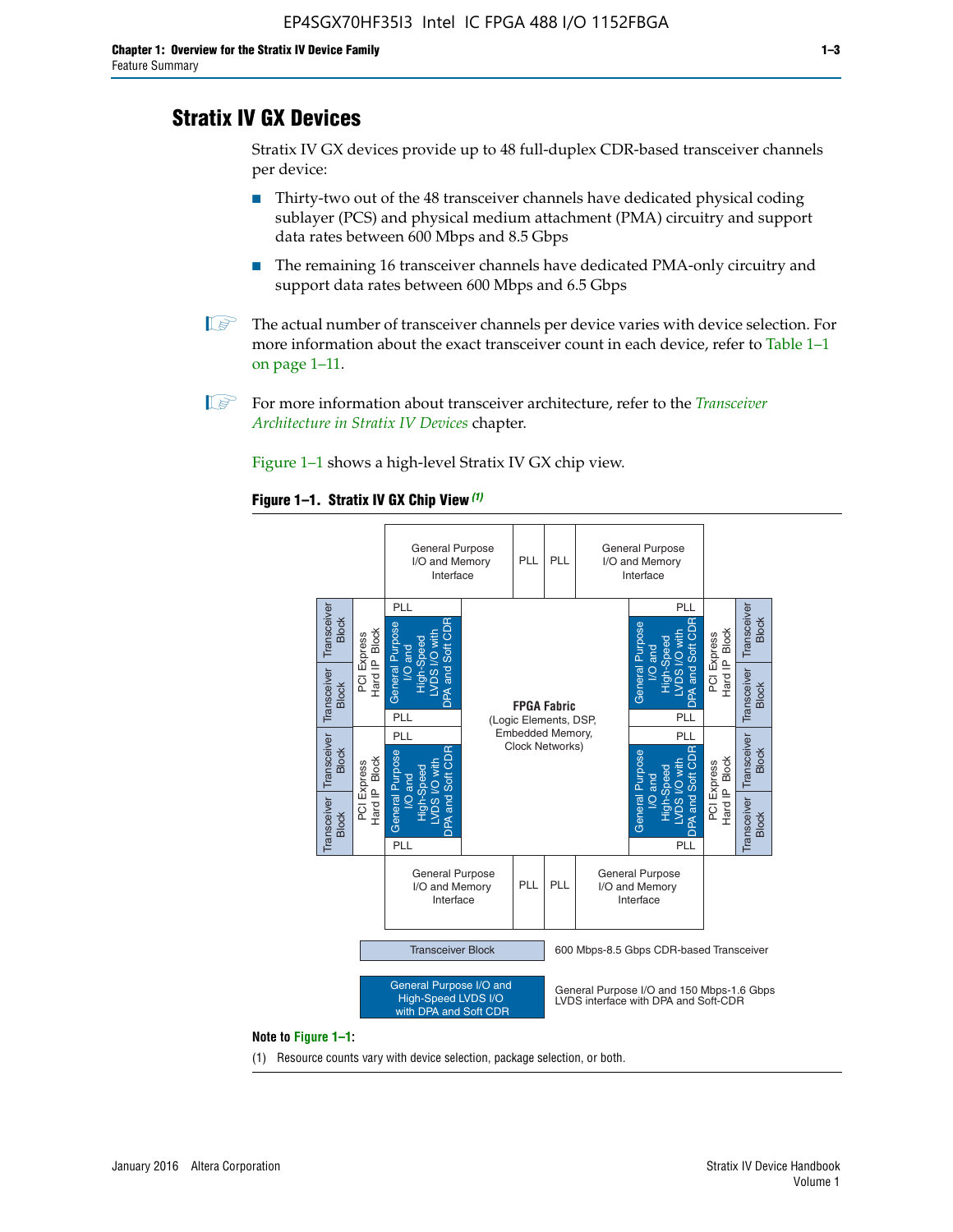# **Stratix IV E Device**

Stratix IV E devices provide an excellent solution for applications that do not require high-speed CDR-based transceivers, but are logic, user I/O, or memory intensive.

Figure 1–2 shows a high-level Stratix IV E chip view.





#### **Note to Figure 1–2:**

(1) Resource counts vary with device selection, package selection, or both.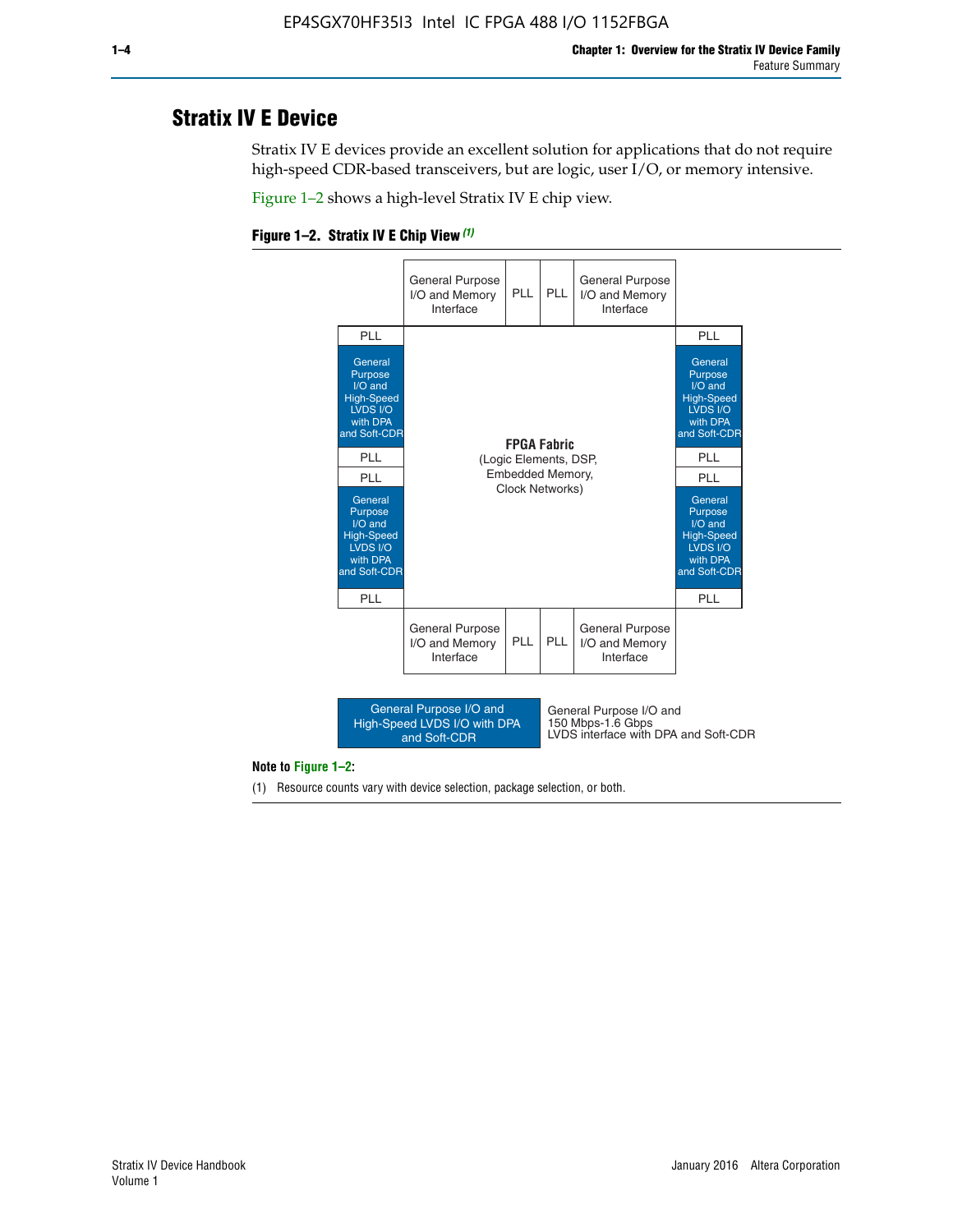# **Stratix IV GT Devices**

Stratix IV GT devices provide up to 48 CDR-based transceiver channels per device:

- Thirty-two out of the 48 transceiver channels have dedicated PCS and PMA circuitry and support data rates between 600 Mbps and 11.3 Gbps
- The remaining 16 transceiver channels have dedicated PMA-only circuitry and support data rates between 600 Mbps and 6.5 Gbps
- **1** The actual number of transceiver channels per device varies with device selection. For more information about the exact transceiver count in each device, refer to Table 1–7 on page 1–16.
- $\mathbb{I}$  For more information about Stratix IV GT devices and transceiver architecture, refer to the *[Transceiver Architecture in Stratix IV Devices](http://www.altera.com/literature/hb/stratix-iv/stx4_siv52001.pdf)* chapter.

Figure 1–3 shows a high-level Stratix IV GT chip view.

#### **Figure 1–3. Stratix IV GT Chip View** *(1)*



(1) Resource counts vary with device selection, package selection, or both.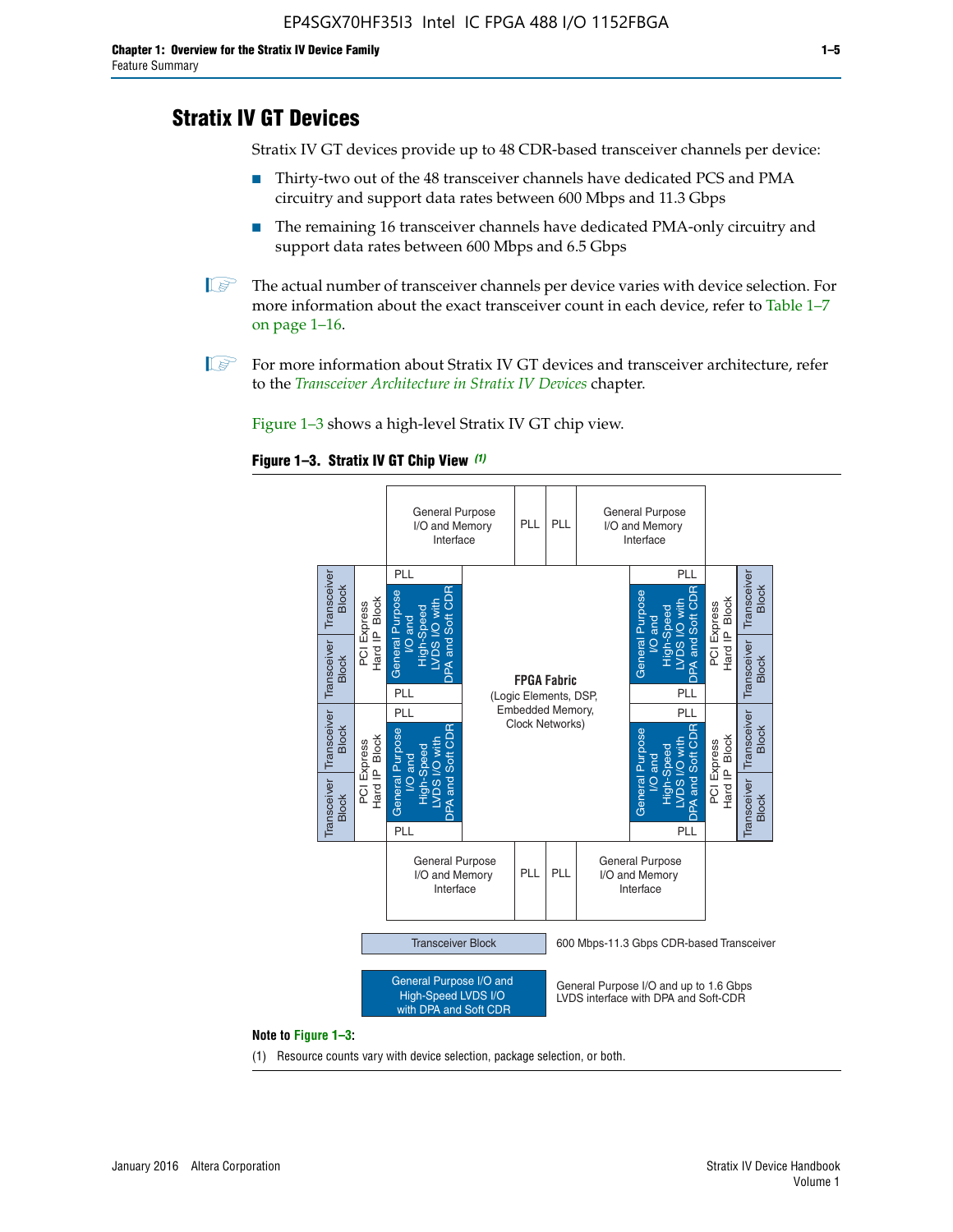# **Architecture Features**

The Stratix IV device family features are divided into high-speed transceiver features and FPGA fabric and I/O features.

 $\mathbb{I}$  The high-speed transceiver features apply only to Stratix IV GX and Stratix IV GT devices.

# **High-Speed Transceiver Features**

The following sections describe high-speed transceiver features for Stratix IV GX and GT devices.

## **Highest Aggregate Data Bandwidth**

Up to 48 full-duplex transceiver channels supporting data rates up to 8.5 Gbps in Stratix IV GX devices and up to 11.3 Gbps in Stratix IV GT devices.

## **Wide Range of Protocol Support**

Physical layer support for the following serial protocols:

- Stratix IV GX—PCIe Gen1 and Gen2, GbE, Serial RapidIO, SONET/SDH, XAUI/HiGig, (OIF) CEI-6G, SD/HD/3G-SDI, Fibre Channel, SFI-5, GPON, SAS/SATA, HyperTransport 1.0 and 3.0, and Interlaken
- Stratix IV GT—40G/100G Ethernet, SFI-S, Interlaken, SFI-5.1, Serial RapidIO, SONET/SDH, XAUI/HiGig, (OIF) CEI-6G, 3G-SDI, and Fibre Channel
- Extremely flexible and easy-to-configure transceiver data path to implement proprietary protocols
- PCIe Support
	- Complete PCIe Gen1 and Gen2 protocol stack solution compliant to PCI Express base specification 2.0 that includes PHY-MAC, Data Link, and transaction layer circuitry embedded in PCI Express hard IP blocks
	- **For more information, refer to the [PCI Express Compiler User Guide](http://www.altera.com/literature/ug/ug_pci_express.pdf).**
	- Root complex and end-point applications
	- $x1, x4,$  and  $x8$  lane configurations
	- PIPE 2.0-compliant interface
	- Embedded circuitry to switch between Gen1 and Gen2 data rates
	- Built-in circuitry for electrical idle generation and detection, receiver detect, power state transitions, lane reversal, and polarity inversion
	- 8B/10B encoder and decoder, receiver synchronization state machine, and ± 300 parts per million (ppm) clock compensation circuitry
	- Transaction layer support for up to two virtual channels (VCs)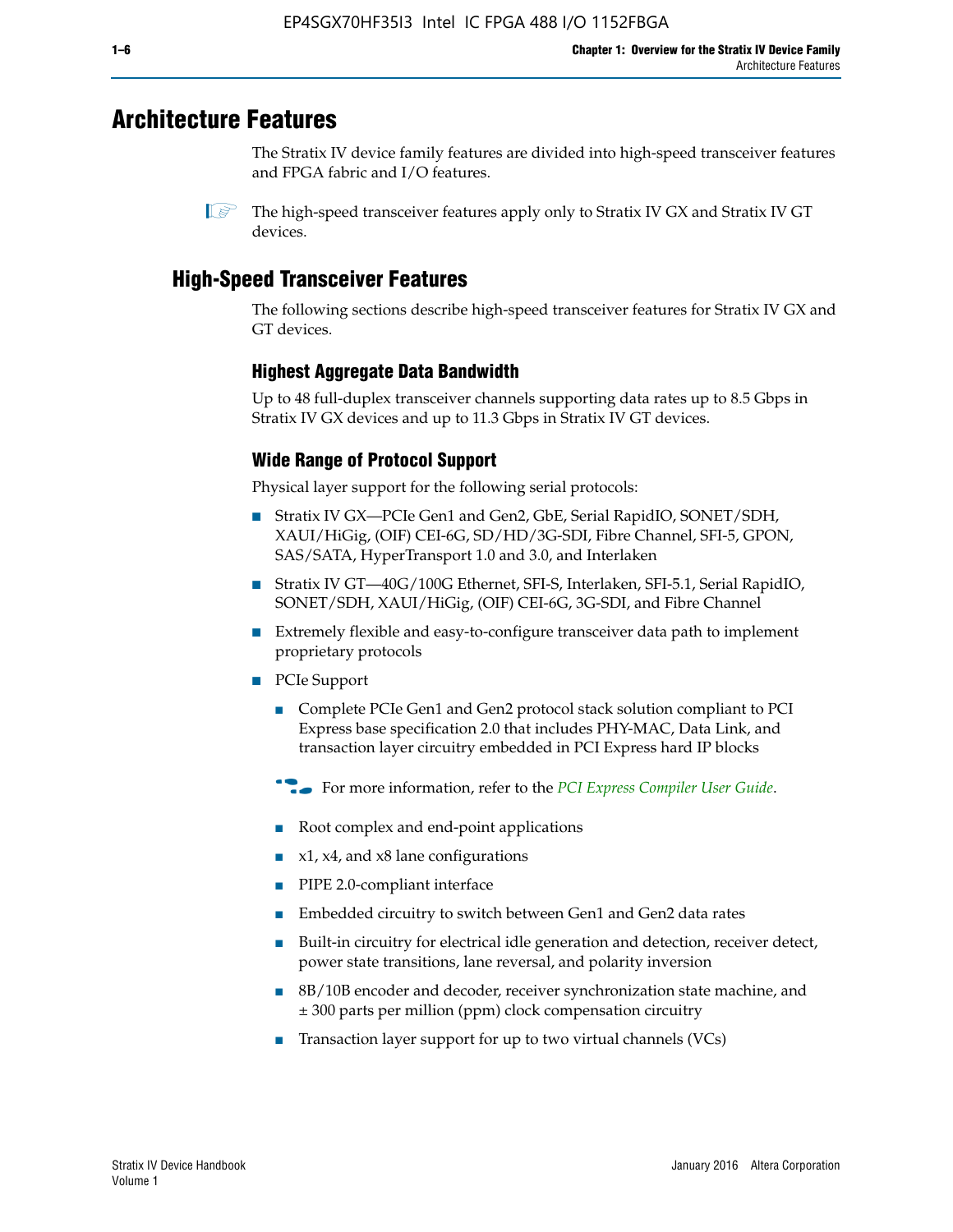- XAUI/HiGig Support
	- Compliant to IEEE802.3ae specification
	- **■** Embedded state machine circuitry to convert XGMII idle code groups  $(|11|)$ to and from idle ordered sets  $(|A|, |K|, |R|)$  at the transmitter and receiver, respectively
	- 8B/10B encoder and decoder, receiver synchronization state machine, lane deskew, and  $\pm 100$  ppm clock compensation circuitry
- GbE Support
	- Compliant to IEEE802.3-2005 specification
	- Automatic idle ordered set  $(111/112/1)$  generation at the transmitter, depending on the current running disparity
	- 8B/10B encoder and decoder, receiver synchronization state machine, and ± 100 ppm clock compensation circuitry
- Support for other protocol features such as MSB-to-LSB transmission in SONET/SDH configuration and spread-spectrum clocking in PCIe configurations

#### **Diagnostic Features**

- Serial loopback from the transmitter serializer to the receiver CDR for transceiver PCS and PMA diagnostics
- Reverse serial loopback pre- and post-CDR to transmitter buffer for physical link diagnostics
- Loopback master and slave capability in PCI Express hard IP blocks
- **For more information, refer to the** *[PCI Express Compiler User Guide](http://www.altera.com/literature/ug/ug_pci_express.pdf)***.**

#### **Signal Integrity**

Stratix IV devices simplify the challenge of signal integrity through a number of chip, package, and board-level enhancements to enable efficient high-speed data transfer into and out of the device. These enhancements include:

- Programmable 3-tap transmitter pre-emphasis with up to 8,192 pre-emphasis levels to compensate for pre-cursor and post-cursor inter-symbol interference (ISI)
- Up to 900% boost capability on the first pre-emphasis post-tap
- User-controlled and adaptive 4-stage receiver equalization with up to 16 dB of high-frequency gain
- On-die power supply regulators for transmitter and receiver phase-locked loop (PLL) charge pump and voltage controlled oscillator (VCO) for superior noise immunity
- On-package and on-chip power supply decoupling to satisfy transient current requirements at higher frequencies, thereby reducing the need for on-board decoupling capacitors
- Calibration circuitry for transmitter and receiver on-chip termination (OCT) resistors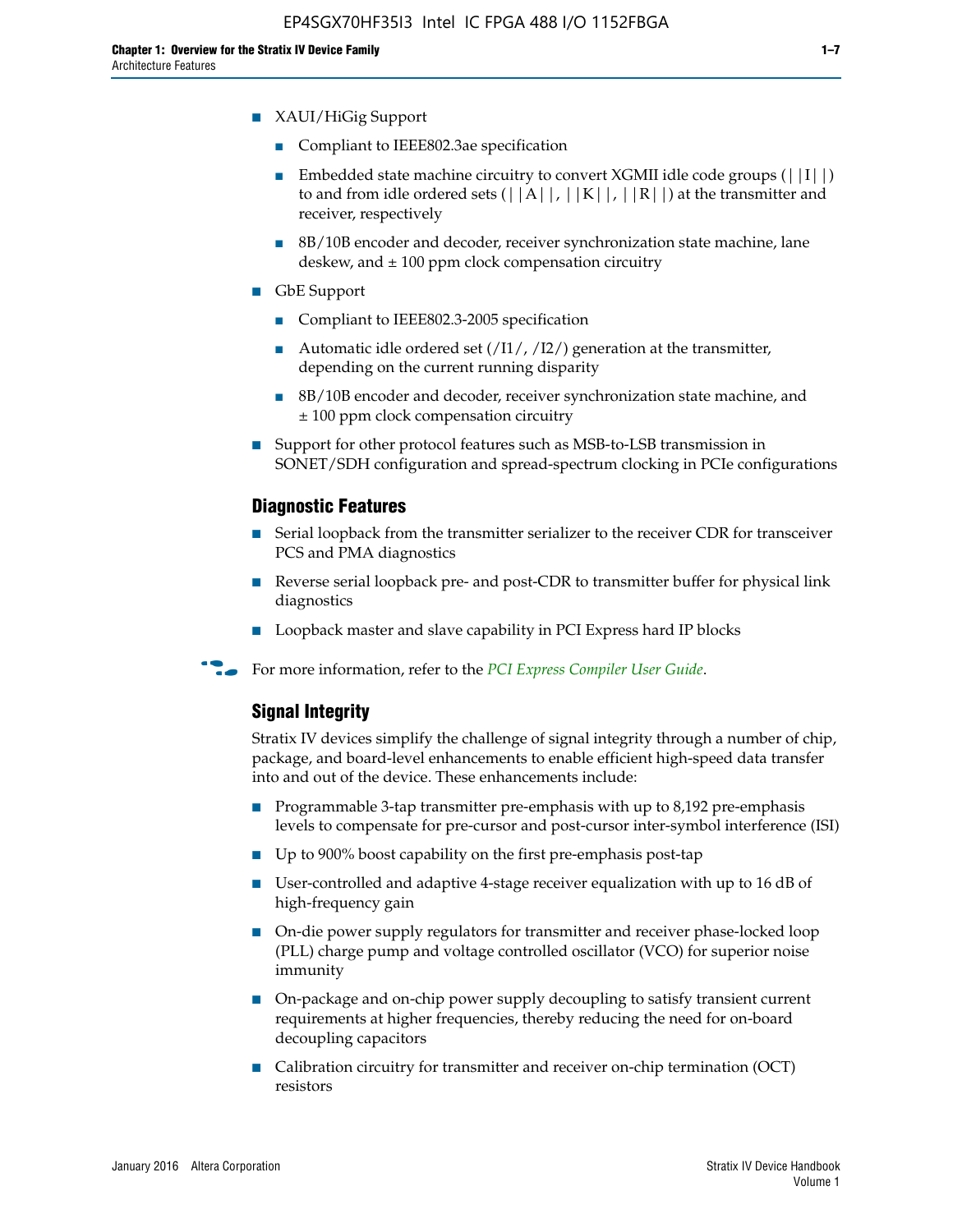# **FPGA Fabric and I/O Features**

The following sections describe the Stratix IV FPGA fabric and I/O features.

## **Device Core Features**

- Up to 531,200 LEs in Stratix IV GX and GT devices and up to 813,050 LEs in Stratix IV E devices, efficiently packed in unique and innovative adaptive logic modules (ALMs)
- Ten ALMs per logic array block (LAB) deliver faster performance, improved logic utilization, and optimized routing
- Programmable power technology, including a variety of process, circuit, and architecture optimizations and innovations
- Programmable power technology available to select power-driven compilation options for reduced static power consumption

#### **Embedded Memory**

- TriMatrix embedded memory architecture provides three different memory block sizes to efficiently address the needs of diversified FPGA designs:
	- 640-bit MLAB
	- 9-Kb M9K
	- 144-Kb M144K
- Up to 33,294 Kb of embedded memory operating at up to 600 MHz
- Each memory block is independently configurable to be a single- or dual-port RAM, FIFO, ROM, or shift register

## **Digital Signal Processing (DSP) Blocks**

- Flexible DSP blocks configurable as  $9 \times 9$ -bit,  $12 \times 12$ -bit,  $18 \times 18$ -bit, and  $36 \times 36$ -bit full-precision multipliers at up to 600 MHz with rounding and saturation capabilities
- Faster operation due to fully pipelined architecture and built-in addition, subtraction, and accumulation units to combine multiplication results
- Optimally designed to support advanced features such as adaptive filtering, barrel shifters, and finite and infinite impulse response (FIR and IIR) filters

#### **Clock Networks**

- Up to 16 global clocks and 88 regional clocks optimally routed to meet the maximum performance of 800 MHz
- Up to 112 and 132 periphery clocks in Stratix IV GX and Stratix IV E devices, respectively
- Up to 66 (16 GCLK + 22 RCLK + 28 PCLK) clock networks per device quadrant in Stratix IV GX and Stratix IV GT devices
- Up to 71 (16 GCLK + 22 RCLK + 33 PCLK) clock networks per device quadrant in Stratix IV E devices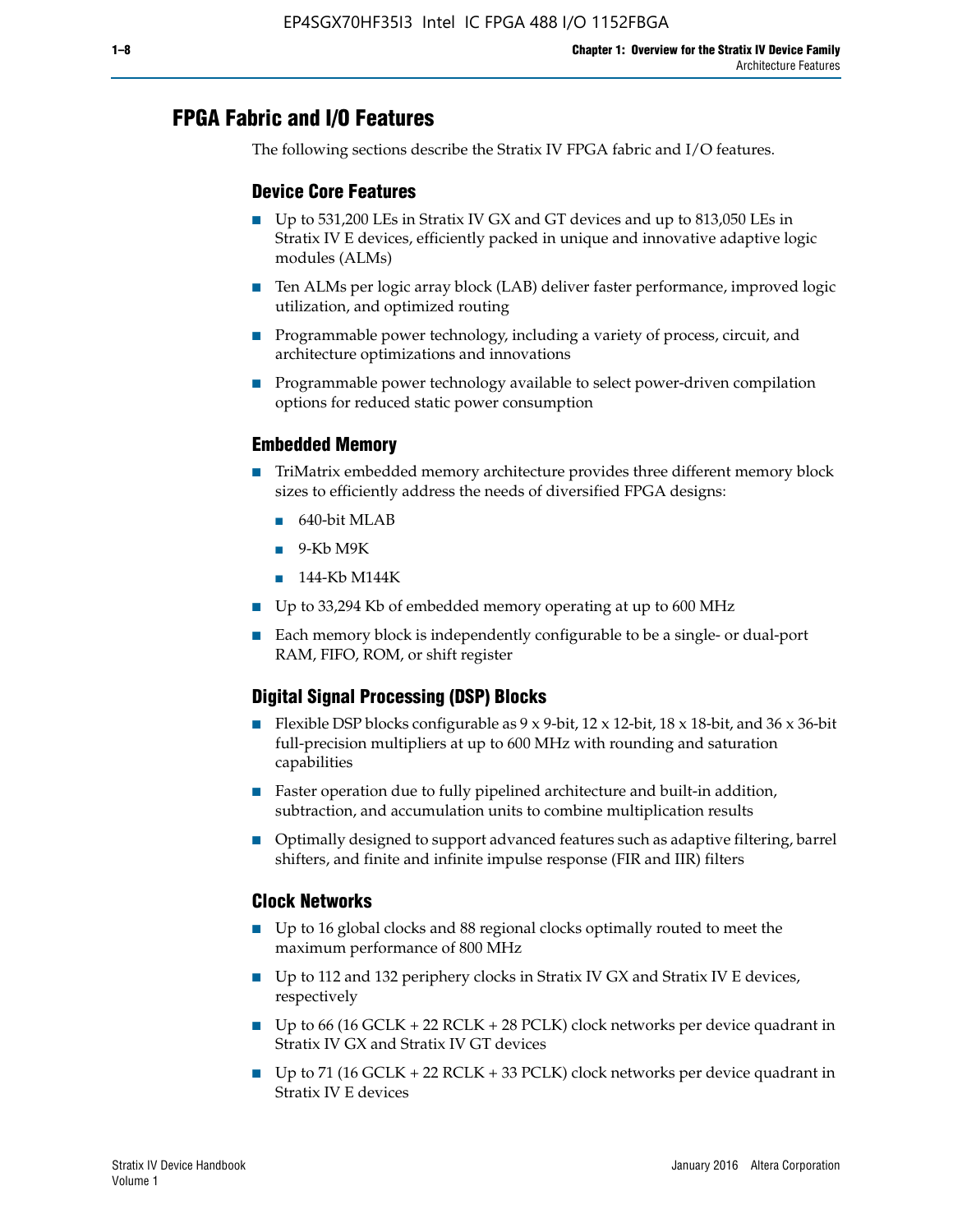## **PLLs**

- Three to 12 PLLs per device supporting spread-spectrum input tracking, programmable bandwidth, clock switchover, dynamic reconfiguration, and delay compensation
- On-chip PLL power supply regulators to minimize noise coupling

### **I/O Features**

- Sixteen to 24 modular I/O banks per device with 24 to 48 I/Os per bank designed and packaged for optimal simultaneous switching noise (SSN) performance and migration capability
- Support for a wide range of industry I/O standards, including single-ended (LVTTL/CMOS/PCI/PCIX), differential (LVDS/mini-LVDS/RSDS), voltage-referenced single-ended and differential (SSTL/HSTL Class I/II) I/O standards
- **O**n-chip series  $(R_S)$  and on-chip parallel  $(R_T)$  termination with auto-calibration for single-ended I/Os and on-chip differential  $(R_D)$  termination for differential I/Os
- Programmable output drive strength, slew rate control, bus hold, and weak pull-up capability for single-ended I/Os
- User I/O:GND: $V_{CC}$  ratio of 8:1:1 to reduce loop inductance in the package—PCB interface
- **■** Programmable transmitter differential output voltage ( $V_{OD}$ ) and pre-emphasis for high-speed LVDS I/O

#### **High-Speed Differential I/O with DPA and Soft-CDR**

- Dedicated circuitry on the left and right sides of the device to support differential links at data rates from 150 Mbps to 1.6 Gbps
- Up to 98 differential SERDES in Stratix IV GX devices, up to 132 differential SERDES in Stratix IV E devices, and up to 47 differential SERDES in Stratix IV GT devices
- DPA circuitry at the receiver automatically compensates for channel-to-channel and channel-to-clock skew in source synchronous interfaces
- Soft-CDR circuitry at the receiver allows implementation of asynchronous serial interfaces with embedded clocks at up to 1.6 Gbps data rate (SGMII and GbE)

#### **External Memory Interfaces**

- Support for existing and emerging memory interface standards such as DDR SDRAM, DDR2 SDRAM, DDR3 SDRAM, QDRII SRAM, QDRII+ SRAM, and RLDRAM II
- DDR3 up to 1,067 Mbps/533 MHz
- Programmable DQ group widths of 4 to 36 bits (includes parity bits)
- Dynamic OCT, trace mismatch compensation, read-write leveling, and half-rate register capabilities provide a robust external memory interface solution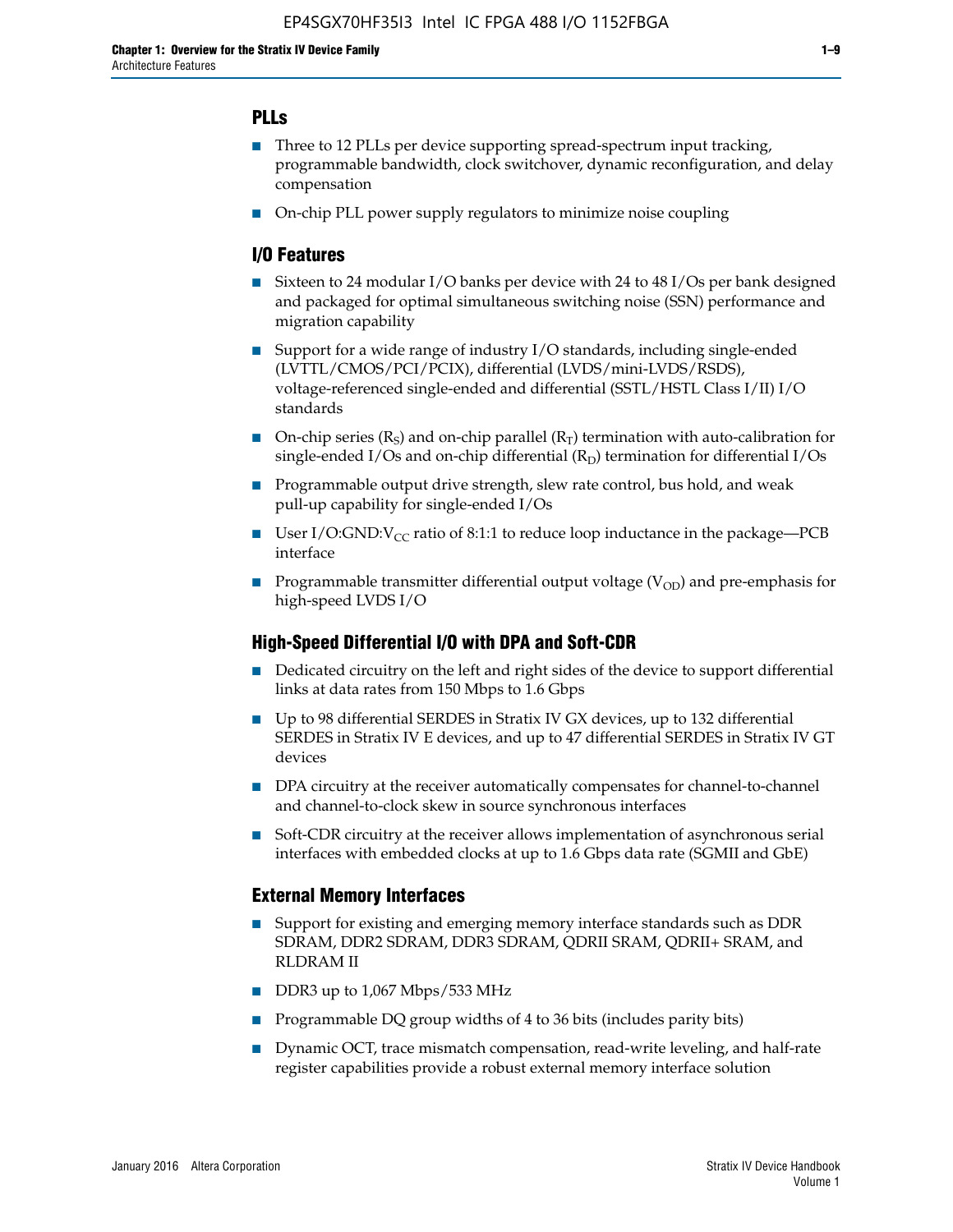## **System Integration**

- All Stratix IV devices support hot socketing
- Four configuration modes:
	- Passive Serial (PS)
	- Fast Passive Parallel (FPP)
	- Fast Active Serial (FAS)
	- JTAG configuration
- Ability to perform remote system upgrades
- 256-bit advanced encryption standard (AES) encryption of configuration bits protects your design against copying, reverse engineering, and tampering
- Built-in soft error detection for configuration RAM cells
- For more information about how to connect the PLL, external memory interfaces,  $I/O$ , high-speed differential I/O, power, and the JTAG pins to PCB, refer to the *[Stratix IV GX and Stratix IV E Device Family Pin Connection Guidelines](http://www.altera.com/literature/dp/stratix4/PCG-01005.pdf)* and the *[Stratix IV GT Device Family Pin Connection Guidelines](http://www.altera.com/literature/dp/stratix4/PCG-01006.pdf)*.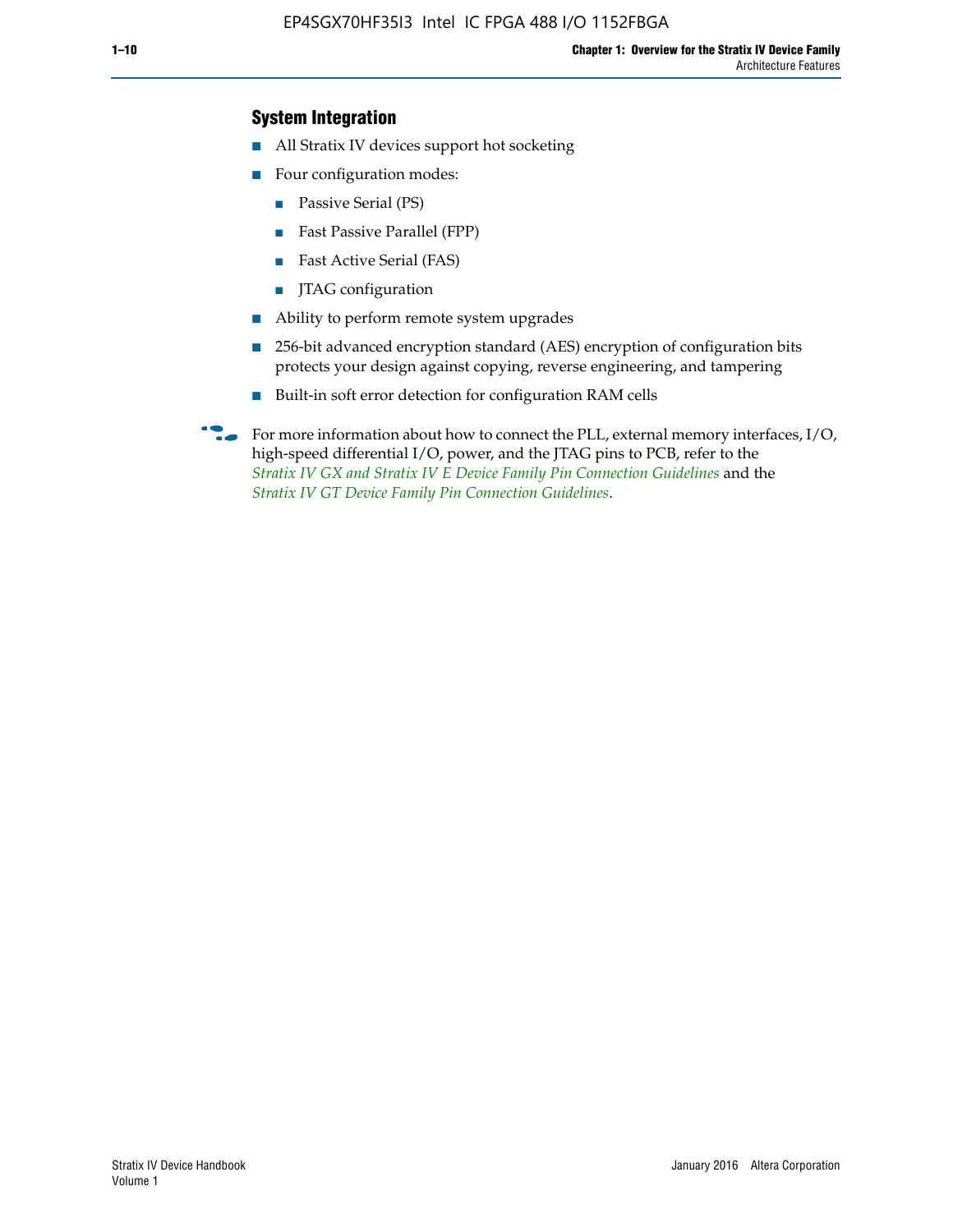#### Table 1–1 lists the Stratix IV GX device features.

## **Table 1–1. Stratix IV GX Device Features (Part 1 of 2)**

| <b>Feature</b>                                                       | EP4SGX70                       |                |                                  | <b>EP4SGX110</b> |    |                                | <b>EP4SGX180</b>               |                |       |              | <b>EP4SGX230</b>         |                          |                               |      |                | <b>EP4SGX290</b> |       |       |       |                          |                   |                | <b>EP4SGX360</b> |       |       |         | <b>EP4SGX530</b> |
|----------------------------------------------------------------------|--------------------------------|----------------|----------------------------------|------------------|----|--------------------------------|--------------------------------|----------------|-------|--------------|--------------------------|--------------------------|-------------------------------|------|----------------|------------------|-------|-------|-------|--------------------------|-------------------|----------------|------------------|-------|-------|---------|------------------|
| <b>Package</b><br><b>Option</b>                                      | F780                           | F1152          | F780                             | F1152            |    | F780                           | F1152                          |                | F1517 | F780         | F1152                    |                          | F1517                         | F780 | F1152          |                  | F1517 | F1760 | F1932 | F780                     | F1152             |                | F1517            | F1760 | F1932 | F1760   | F1932            |
| ALMs                                                                 | 29,040                         |                |                                  | 42,240           |    |                                | 70,300                         |                |       |              | 91,200                   |                          |                               |      |                | 116,480          |       |       |       |                          |                   |                | 141,440          |       |       | 212,480 |                  |
| LEs                                                                  | 72,600                         |                |                                  | 105,600          |    |                                | 175,750                        |                |       |              | 228,000                  |                          |                               |      |                | 291,200          |       |       |       |                          |                   |                | 353,600          |       |       |         | 531,200          |
| 0.6 Gbps-<br>8.5 Gbps<br>Transceivers<br>$(PMA + PCs)$<br>(1)        | $\overline{\phantom{0}}$       | 16             |                                  |                  | 16 |                                | $\qquad \qquad \longleftarrow$ | 16             | 24    |              |                          | 16                       | 24                            |      |                | 16               | 24    | 24    | 32    | $\overline{\phantom{0}}$ |                   | 16             | 24               | 24    | 32    | 24      | 32               |
| 0.6 Gbps-<br>6.5 Gbps<br><b>Transceivers</b><br>$(PMA + PCs)$<br>(1) | 8                              |                | 8                                | 16               | –  | 8                              | 16                             | -              |       | 8            | 16                       | $\overline{\phantom{0}}$ | $\overbrace{\phantom{aaaaa}}$ | 16   | 16             |                  | -     |       |       | 16                       | 16                |                |                  |       |       |         |                  |
| PMA-only<br>CMU<br>Channels<br>$(0.6$ Gbps-<br>6.5 Gbps)             | $\qquad \qquad \longleftarrow$ | 8              | $\overbrace{\phantom{12322111}}$ |                  | 8  | $\qquad \qquad \longleftarrow$ |                                | 8              | 12    | -            | $\overline{\phantom{a}}$ | 8                        | 12                            |      |                | 8                | 12    | 12    | 16    | $\overline{\phantom{0}}$ | $\hspace{0.05cm}$ | 8              | 12               | 12    | 16    | 12      | 16               |
| PCI Express<br>hard IP<br><b>Blocks</b>                              | $\mathbf{1}$                   | $\overline{2}$ |                                  | $\overline{2}$   |    | 1                              |                                | $\overline{2}$ |       | $\mathbf{1}$ |                          | $\overline{c}$           |                               |      |                | $\overline{c}$   |       |       | 4     |                          |                   | $\overline{2}$ |                  |       | 4     |         | 4                |
| High-Speed<br>LVDS<br>SERDES (up<br>to 1.6 Gbps)<br>(4)              | 28                             | 56             | 28                               | 28               | 56 | 28                             | 44                             |                | 88    | 28           | 44                       |                          | 88                            | —    | 44             |                  | 88    | 88    | 98    |                          | 44                |                | 88               | 88    | 98    | 88      | 98               |
| SPI-4.2 Links                                                        | $\mathbf{1}$                   |                |                                  | 1                |    | $\mathbf{1}$                   | $\overline{c}$                 |                | 4     | 1            | $\overline{c}$           |                          | $\overline{4}$                | —    | $\overline{2}$ |                  |       | 4     |       | $\overline{\phantom{0}}$ | $\overline{2}$    |                |                  | 4     |       |         | 4                |

**Chapter 1: Overview for the Stratix IV Device Family**

**Chapter 1: Overview for the Stratix IV Device Family**<br>Architecture Features

Architecture Features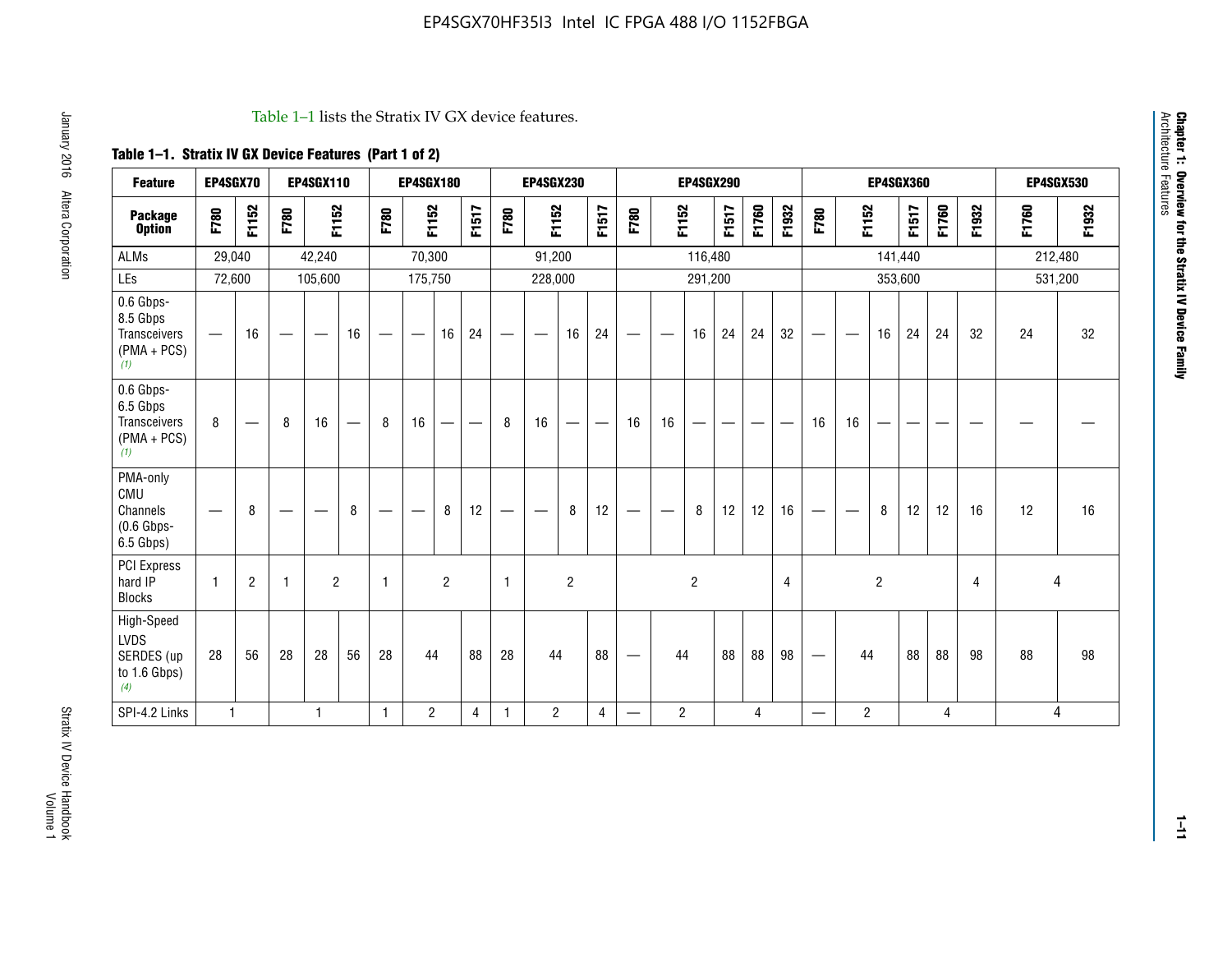**Table 1–1. Stratix IV GX Device Features (Part 2 of 2)**

| <b>Feature</b>                                  | EP4SGX70                      |                        |                             | <b>EP4SGX110</b>            |                        |                             | <b>EP4SGX180</b>            |                                 |                        |                                        | <b>EP4SGX230</b>            |                        |                        |                             |                                        |                      | <b>EP4SGX290</b>       |                      |                        |                             |                             |                        | <b>EP4SGX360</b>    |                      |                        | <b>EP4SGX530</b>  |                   |
|-------------------------------------------------|-------------------------------|------------------------|-----------------------------|-----------------------------|------------------------|-----------------------------|-----------------------------|---------------------------------|------------------------|----------------------------------------|-----------------------------|------------------------|------------------------|-----------------------------|----------------------------------------|----------------------|------------------------|----------------------|------------------------|-----------------------------|-----------------------------|------------------------|---------------------|----------------------|------------------------|-------------------|-------------------|
| <b>Package</b><br><b>Option</b>                 | F780                          | F1152                  | F780                        | F1152                       |                        | F780                        | F1152                       |                                 | F1517                  | <b>F780</b>                            | F1152                       |                        | F1517                  | F780                        | F1152                                  |                      | F1517                  | F1760                | F1932                  | F780                        | F1152                       |                        | F1517               | F1760                | F1932                  | F1760             | F1932             |
| M9K Blocks<br>(256 x)<br>36 bits)               | 462                           |                        |                             | 660                         |                        |                             | 950                         |                                 |                        |                                        | 1,235                       |                        |                        |                             |                                        | 936                  |                        |                      |                        |                             |                             | 1,248                  |                     |                      |                        | 1,280             |                   |
| M144K<br>Blocks<br>(2048 x)<br>72 bits)         | 16                            |                        |                             | 16                          |                        |                             | 20                          |                                 |                        |                                        | 22                          |                        |                        |                             |                                        | 36                   |                        |                      |                        |                             |                             | 48                     |                     |                      |                        | 64                |                   |
| <b>Total Memory</b><br>(MLAB+M9K<br>+M144K) Kb  | 7,370                         |                        |                             | 9,564                       |                        |                             | 13,627                      |                                 |                        |                                        | 17,133                      |                        |                        |                             |                                        | 17,248               |                        |                      |                        |                             |                             | 22,564                 |                     |                      |                        | 27,376            |                   |
| Embedded<br><b>Multipliers</b><br>18 x 18 $(2)$ | 384                           |                        |                             | 512                         |                        |                             | 920                         |                                 |                        |                                        | 1,288                       |                        |                        |                             |                                        | 832                  |                        |                      |                        |                             |                             | 1,040                  |                     |                      | 1,02<br>4              | 1,024             |                   |
| PLLs                                            | 3                             | $\overline{4}$         | 3                           | $\overline{4}$              |                        | 3                           | 6                           |                                 | 8                      | 3                                      | 6                           |                        | 8                      | 4                           | 6                                      |                      | 8                      | 12                   | 12                     | 4                           | 6                           |                        | 8                   | 12                   | 12                     | 12                | 12                |
| User I/Os $(3)$                                 | 372                           | 488                    | 372                         | 372                         | 48<br>8                | 372                         | 56<br>4                     | 56<br>4                         | 74<br>4                | 372                                    | 564                         | 56<br>$\overline{4}$   | 74<br>$\overline{4}$   | 289                         | 564                                    | 56<br>4              | 74<br>4                | 88<br>0              | 92<br>$\mathbf 0$      | 289                         | 564                         | 56<br>4                | 74<br>4             | 88<br>$\mathbf{0}$   | 920                    | 880               | 920               |
| Speed Grade<br>(fastest to<br>slowest) (5)      | $-2\times$ ,<br>$-3,$<br>$-4$ | $-2,$<br>$-3,$<br>$-4$ | $-2\times$<br>$-3,$<br>$-4$ | $-2\times$<br>$-3,$<br>$-4$ | $-2,$<br>$-3,$<br>$-4$ | $-2\times$<br>$-3,$<br>$-4$ | $-2$<br>×,<br>$-3,$<br>$-4$ | $-2$<br>$-3$<br>$\cdot$<br>$-4$ | $-2,$<br>$-3,$<br>$-4$ | $-2\times$<br>$\cdot$<br>$-3,$<br>$-4$ | $-2\times$<br>$-3,$<br>$-4$ | $-2,$<br>$-3,$<br>$-4$ | $-2,$<br>$-3,$<br>$-4$ | $-2\times$<br>$-3,$<br>$-4$ | $-2\times$<br>$\cdot$<br>$-3,$<br>$-4$ | $-2,$<br>$-3,$<br>-4 | $-2,$<br>$-3,$<br>$-4$ | $-2,$<br>-3,<br>$-4$ | $-2,$<br>$-3,$<br>$-4$ | $-2\times$<br>$-3,$<br>$-4$ | $-2\times$<br>$-3,$<br>$-4$ | $-2,$<br>$-3,$<br>$-4$ | $-2,$<br>$-3$<br>-4 | -2,<br>$-3,$<br>$-4$ | $-2,$<br>$-3,$<br>$-4$ | $-2, -3,$<br>$-4$ | $-2, -3,$<br>$-4$ |

#### **Notes to Table 1–1:**

(1) The total number of transceivers is divided equally between the left and right side of each device, except for the devices in the F780 package. These devices have eight transceiver channels located only on the right side of the device.

(2) Four multiplier adder mode.

(3) The user I/Os count from pin-out files includes all general purpose I/O, dedicated clock pins, and dual purpose configuration pins. Transceiver pins and dedicated configuration pins are not included in the pin count.

- (4) Total pairs of high-speed LVDS SERDES take the lowest channel count of  $R_X/T_X$ .
- (5) The difference between the Stratix IV GX devices in the –2 and –2x speed grades is the number of available transceiver channels. The –2 device allows you to use the transceiver CMU blocks as transceiver channels. The –2x device does NOT allow you to use the CMU blocks as transceiver channels. In addition to the reduction of available transceiver channels in the Stratix IV GX –2x device, the data rates in the –2x device are limited to 6.5 Gbps.

**1–12**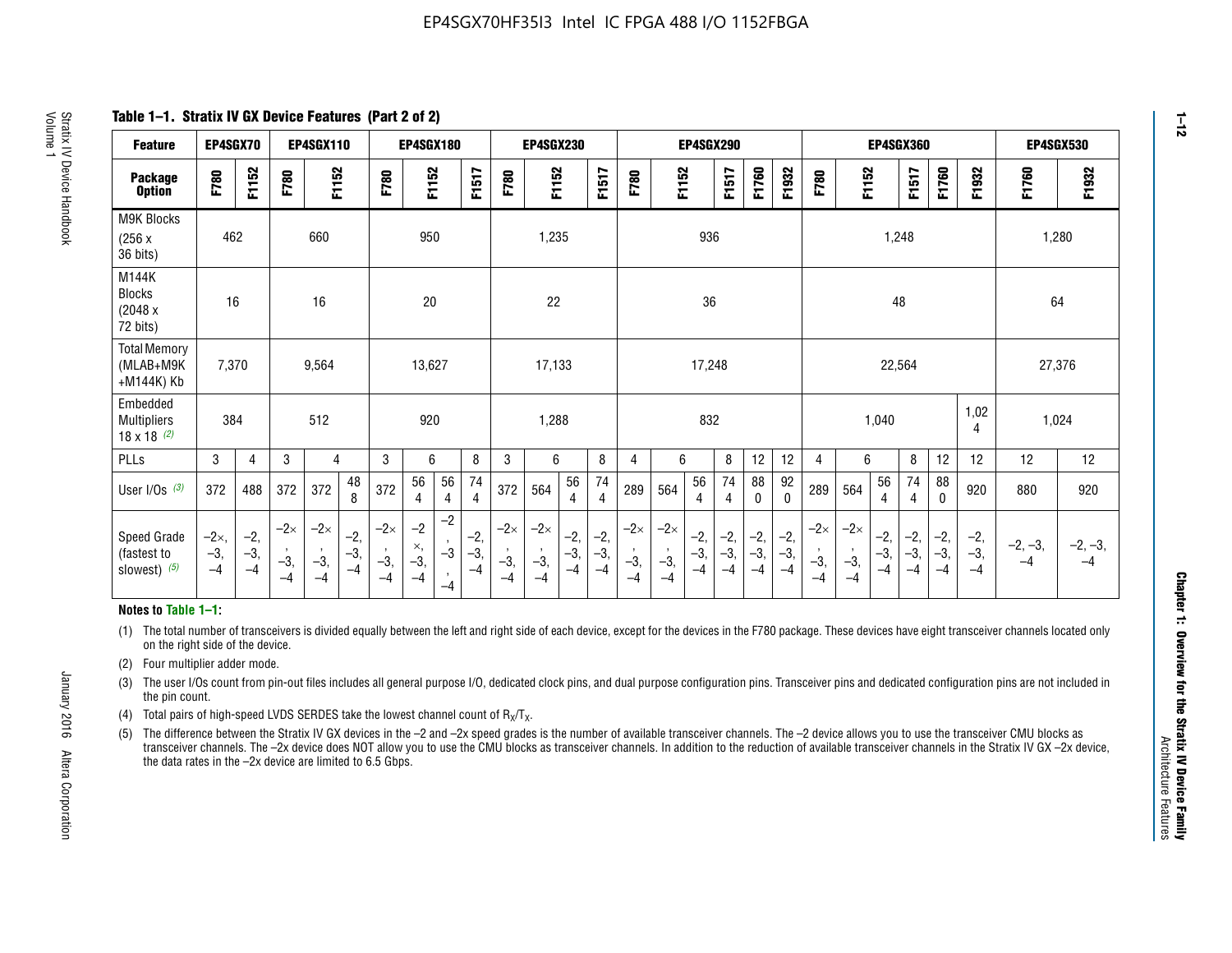Table 1–2 lists the Stratix IV GX device package options.

## **Table 1–2. Stratix IV GX Device Package Options** *(1)***,** *(2)*

| <b>Device</b> | <b>F780</b><br>(29 mm x 29 mm) $(6)$ |            | F1152<br>$(35 \, \text{mm} \times 35 \, \text{mm})$<br>(6) |             | F1152<br>$(35$ mm x 35 mm) $(5)$ , $(7)$ | F1517<br>$(40 \, \text{mm} \times 40 \, \text{mm})$<br>$(5)$ $(7)$ | <b>F1760</b><br>$(42.5 \text{ mm} \times 42.5 \text{ mm})$<br>$\boldsymbol{U}$ | F1932<br>$(45 \, \text{mm} \times 45 \, \text{mm})$<br>(7) |
|---------------|--------------------------------------|------------|------------------------------------------------------------|-------------|------------------------------------------|--------------------------------------------------------------------|--------------------------------------------------------------------------------|------------------------------------------------------------|
| EP4SGX70      | <b>DF29</b>                          |            |                                                            | <b>HF35</b> |                                          |                                                                    |                                                                                |                                                            |
| EP4SGX110     | DF <sub>29</sub>                     |            | FF35                                                       | <b>HF35</b> |                                          |                                                                    |                                                                                |                                                            |
| EP4SGX180     | <b>DF29</b>                          |            | FF35                                                       |             | <b>HF35</b>                              | KF40                                                               |                                                                                |                                                            |
| EP4SGX230     | DF <sub>29</sub>                     |            | FF35                                                       |             | <b>HF35</b>                              | KF40                                                               |                                                                                |                                                            |
| EP4SGX290     |                                      | FH29 $(3)$ | <b>FF35</b>                                                |             | <b>HF35</b>                              | KF40                                                               | KF43                                                                           | <b>NF45</b>                                                |
| EP4SGX360     |                                      | FH29 $(3)$ | FF35                                                       |             | <b>HF35</b>                              | KF40                                                               | KF43                                                                           | <b>NF45</b>                                                |
| EP4SGX530     |                                      |            |                                                            |             | HH35 $(4)$                               | KH40 (4)                                                           | KF43                                                                           | <b>NF45</b>                                                |

#### **Notes to Table 1–2:**

(1) Device packages in the same column and marked under the same arrow sign have vertical migration capability.

(2) Use the Pin Migration Viewer in the Pin Planner to verify the pin migration compatibility when migrating devices. For more information, refer to *[I/O Management](http://www.altera.com/literature/hb/qts/qts_qii52013.pdf)* in the *Quartus II Handbook, Volume 2*.

(3) The 780-pin EP4SGX290 and EP4SGX360 devices are available only in 33 mm x 33 mm Hybrid flip chip package.

(4) The 1152-pin and 1517-pin EP4SGX530 devices are available only in 42.5 mm x 42.5 mm Hybrid flip chip packages.

(5) When migrating between hybrid and flip chip packages, there is an additional keep-out area. For more information, refer to the *[Package Information Datasheet for Altera Devices](http://www.altera.com/literature/ds/dspkg.pdf)*.

(6) Devices listed in this column are available in –2x, –3, and –4 speed grades. These devices do not have on-package decoupling capacitors.

(7) Devices listed in this column are available in –2, –3, and –4 speed grades. These devices have on-package decoupling capacitors. For more information about on-package decoupling capacitor value in each device, refer to Table 1–3.

 $\mathbb{L}$ s On-package decoupling reduces the need for on-board or PCB decoupling capacitors by satisfying the transient current requirements at higher frequencies. The *[Power Delivery Network](http://www.altera.com/literature/ug/pdn_tool_stxiv.zip)* design tool for Stratix IV devices accounts for the on-package decoupling and reflects the reduced requirements for PCB decoupling capacitors.

**Chapter 1: Overview for the Stratix IV Device Family**

Chapter 1: Overview for the Stratix IV Device Family<br>Architecture Features

Architecture Features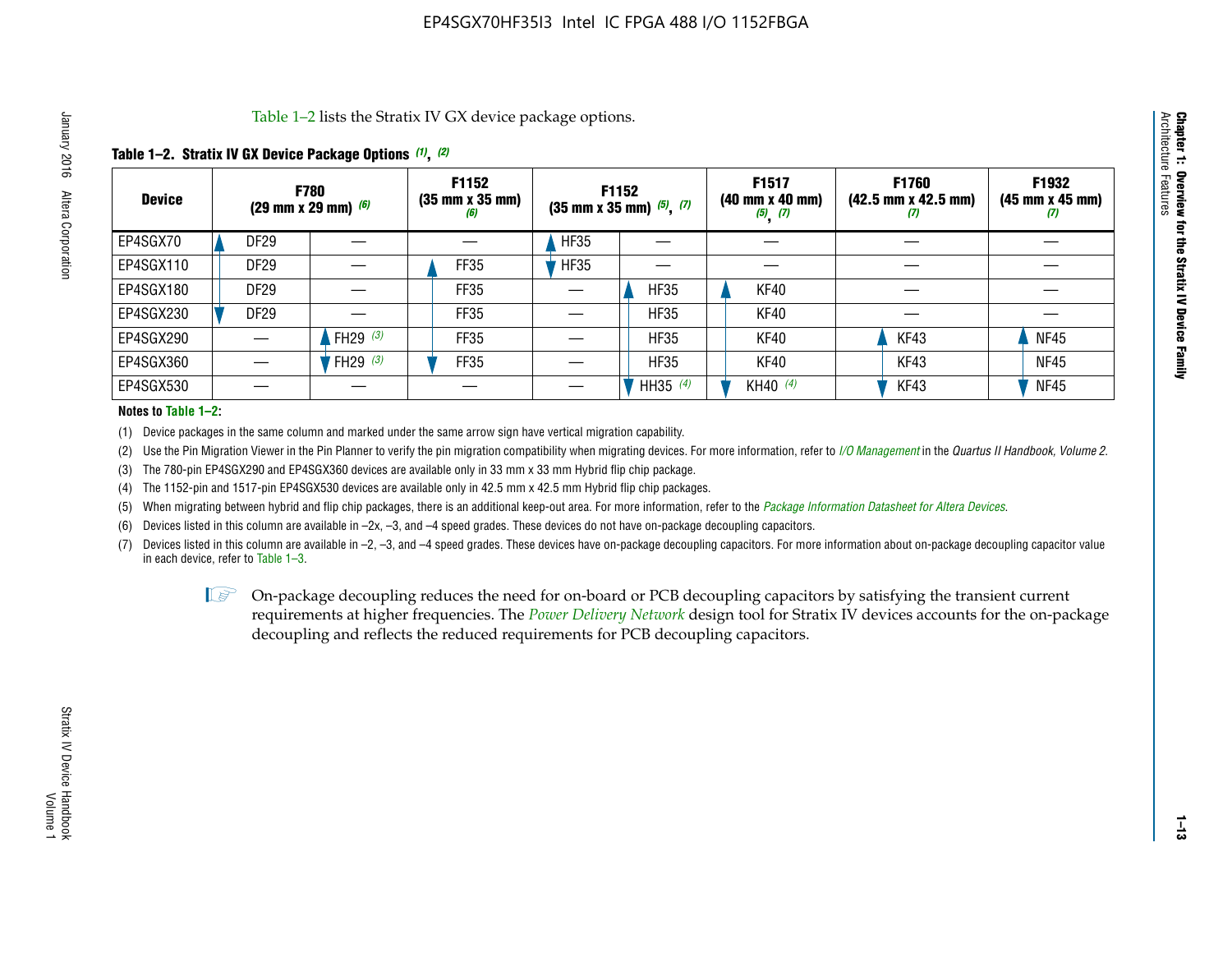|  | Table 1-3. Stratix IV GX Device On-Package Decoupling Information (1) |  |  |
|--|-----------------------------------------------------------------------|--|--|
|--|-----------------------------------------------------------------------|--|--|

| <b>Ordering Information</b> |                     | $V_{cc}$                            | V <sub>CCIO</sub>    | V <sub>CCL_GXB</sub>         | $V_{\texttt{CCA}\_\textsf{L/R}}$ | V <sub>CCT</sub> and V <sub>CCR</sub> (Shared)   |
|-----------------------------|---------------------|-------------------------------------|----------------------|------------------------------|----------------------------------|--------------------------------------------------|
| EP4SGX70                    | <b>HF35</b>         | $2\times1$ uF + $2\times470$ nF     | 10nF per bank $(2)$  | 100nF per transceiver block  | 100 <sub>n</sub> F               | $1\times470$ nF + $1\times47$ nF per side        |
| EP4SGX110                   | <b>HF35</b>         | $2\times1$ uF + $2\times470$ nF     | 10nF per bank $(2)$  | 100nF per transceiver block  | 100 <sub>n</sub> F               | $1\times470$ nF + $1\times47$ nF per side        |
| EP4SGX180                   | <b>HF35</b><br>KF40 | $2\times1$ uF + $2\times470$ nF     | 10nF per bank $(2)$  | 100nF per transceiver block  | 100 <sub>n</sub> F               | $1\times470$ nF + $1\times47$ nF per side        |
| EP4SGX230                   | <b>HF35</b><br>KF40 | $2 \times 1$ uF + $2 \times 470$ nF | 10 nF per bank $(2)$ | 100 nF per transceiver block | 100 nF                           | $1 \times 470$ nF + $1 \times 47$ nF<br>per side |
|                             | <b>HF35</b>         |                                     |                      |                              |                                  |                                                  |
| EP4SGX290                   | KF40<br>KF43        | $4\times1$ uF + $4\times470$ nF     | 10 nF per bank $(2)$ | 100 nF per transceiver block | 100 <sub>n</sub> F               | $1 \times 470$ nF + $1 \times 47$ nF<br>per side |
|                             | <b>NF45</b>         |                                     |                      |                              |                                  |                                                  |
|                             | <b>HF35</b>         |                                     |                      |                              |                                  |                                                  |
| EP4SGX360                   | KF40                | $4 \times 1$ uF + $4 \times 470$ nF | 10 nF per bank $(2)$ | 100 nF per transceiver block | 100 nF                           | $1 \times 470$ nF + $1 \times 47$ nF             |
|                             | KF43                |                                     |                      |                              |                                  | per side                                         |
|                             | <b>NF45</b>         |                                     |                      |                              |                                  |                                                  |
|                             | <b>HH35</b>         |                                     |                      |                              |                                  |                                                  |
|                             | KH40                |                                     |                      |                              |                                  | $1 \times 470$ nF + $1 \times 47$ nF             |
| EP4SGX530                   | KF43                | $4\times1$ uF + $4\times470$ nF     | 10 nF per bank $(2)$ | 100 nF per transceiver block | 100 nF                           | per side                                         |
|                             | <b>NF45</b>         |                                     |                      |                              |                                  |                                                  |

**Notes to Table 1–3:**

(1) Table 1-3 refers to production devices on-package decoupling. For more information about decoupling design of engineering sample (ES) devices, contact [Altera Technical Support](http://mysupport.altera.com/eservice/login.asp).

(2) For I/O banks  $3(*)$ ,  $4(*)$ ,  $7(*)$ , and  $8(*)$  only. There is no OPD for I/O bank  $1(*)$ ,  $2(*)$ ,  $5(*)$ , and  $6(*)$ .

**1–14**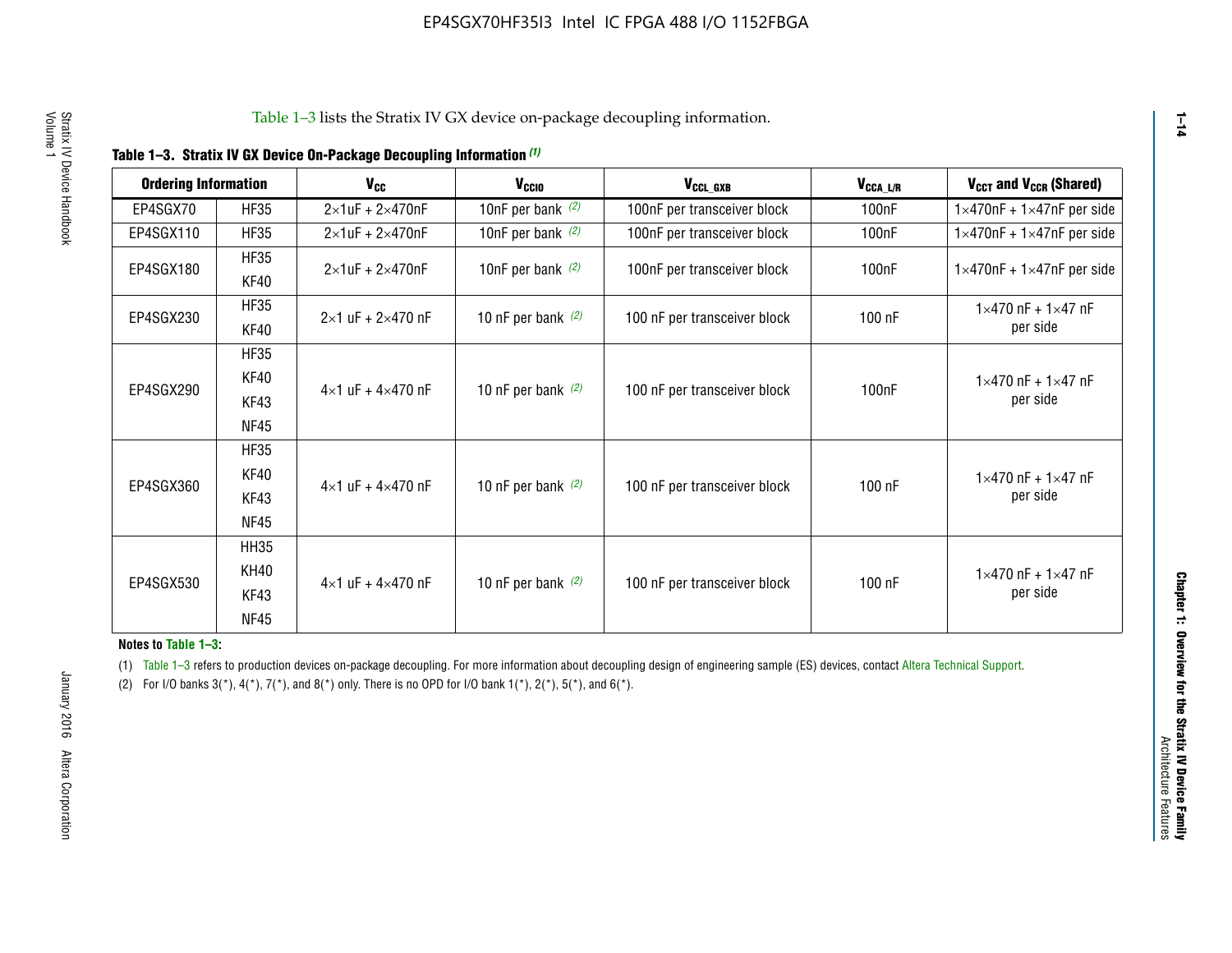#### Table 1–4 lists the Stratix IV E device features.

#### **Table 1–4. Stratix IV E Device Features**

| <b>Feature</b>                                      | <b>EP4SE230</b> |     | <b>EP4SE360</b>                          |              | <b>EP4SE530</b> |              |          | <b>EP4SE820</b> |            |
|-----------------------------------------------------|-----------------|-----|------------------------------------------|--------------|-----------------|--------------|----------|-----------------|------------|
| Package Pin Count                                   | 780             | 780 | 1152                                     | 1152         | 1517            | 1760         | 1152     | 1517            | 1760       |
| <b>ALMs</b>                                         | 91,200          |     | 141,440                                  |              | 212,480         |              |          | 325,220         |            |
| <b>LEs</b>                                          | 228,000         |     | 353,600                                  |              | 531,200         |              |          | 813,050         |            |
| High-Speed LVDS<br>SERDES (up to<br>1.6 Gbps) $(1)$ | 56              | 56  | 88                                       | 88           | 112             | 112          | 88       | 112             | 132        |
| SPI-4.2 Links                                       | 3               | 3   | 4                                        | 4            |                 | 6            | 4        | 6               | 6          |
| <b>M9K Blocks</b><br>(256 x 36 bits)                | 1,235           |     | 1,248                                    |              | 1,280           |              |          | 1610            |            |
| M144K Blocks<br>(2048 x 72 bits)                    | 22              |     | 48                                       |              | 64              |              |          | 60              |            |
| <b>Total Memory</b><br>$(MLAB+M9K+$<br>M144K) Kb    | 17,133          |     | 22,564                                   |              | 27,376          |              |          | 33,294          |            |
| <b>Embedded Multipliers</b><br>$(18 \times 18)$ (2) | 1,288           |     | 1,040                                    |              | 1,024           |              |          | 960             |            |
| PLLs                                                | 4               | 4   | 8                                        | 8            | 12              | 12           | 8        | 12              | 12         |
| User I/Os $(3)$                                     | 488             | 488 | 744                                      | 744          | 976             | 976          | 744(4)   | 976 (4)         | 1120 $(4)$ |
| Speed Grade<br>(fastest to slowest)                 |                 |     | $-2, -3, -4$ $ -2, -3, -4$ $ -2, -3, -4$ | $-2, -3, -4$ | $-2, -3, -4$    | $-2, -3, -4$ | $-3, -4$ | $-3, -4$        | $-3, -4$   |

#### **Notes to Table 1–4:**

(1) The user I/O count from the pin-out files include all general purpose I/Os, dedicated clock pins, and dual purpose configuration pins. Transceiver pins and dedicated configuration pins are not included in the pin count.

(2) Four multiplier adder mode.

(3) Total pairs of high-speed LVDS SERDES take the lowest channel count of  $R_X/T_X$ .

(4) This data is preliminary.

**Chapter 1: Overview for the Stratix IV Device Family**

**Chapter 1: Overview for the Stratix IV Device Family**<br>Architecture Faatures

Architecture Features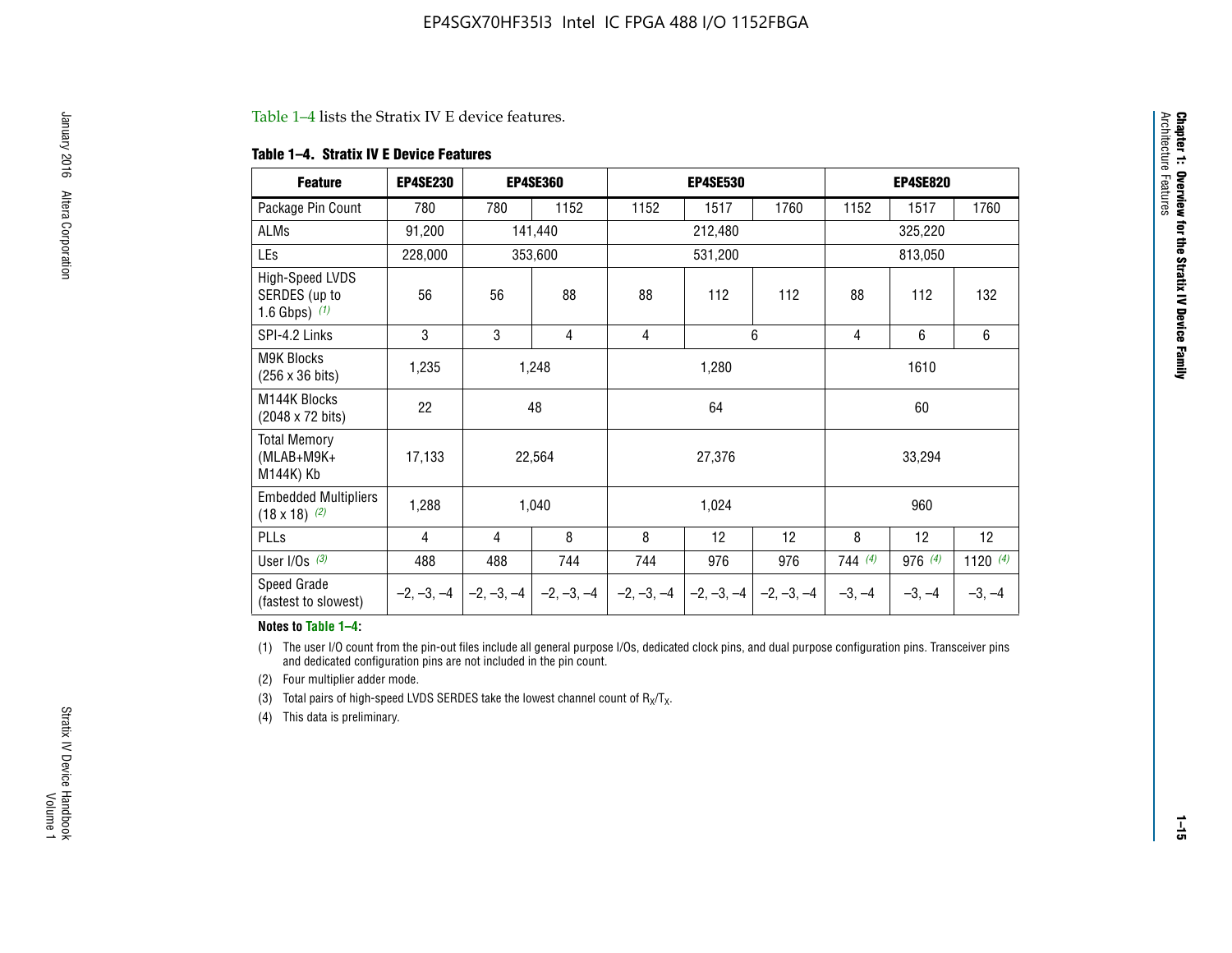Table 1–5 summarizes the Stratix IV E device package options.

| <b>Device</b> | <b>F780</b><br>$(29 \text{ mm} \times 29 \text{ mm})$ $(5)$ , $(6)$ | F1152<br>$(35 \text{ mm} \times 35 \text{ mm})$ $(5)$ , $(7)$ | F <sub>1517</sub><br>$(40 \text{ mm} \times 40 \text{ mm})$ (7) | <b>F1760</b><br>$(42.5$ mm x 42.5 mm) $(7)$ |
|---------------|---------------------------------------------------------------------|---------------------------------------------------------------|-----------------------------------------------------------------|---------------------------------------------|
| EP4SE230      | F <sub>29</sub>                                                     |                                                               |                                                                 |                                             |
| EP4SE360      | H29 $(3)$                                                           | F35                                                           |                                                                 |                                             |
| EP4SE530      |                                                                     | H35 $(4)$                                                     | H40 $(4)$                                                       | F43                                         |
| EP4SE820      |                                                                     | H35 $(4)$                                                     | H40 $(4)$                                                       | F43                                         |

**Table 1–5. Stratix IV E Device Package Options** *(1)***,** *(2)*

#### **Notes to Table 1–5:**

(1) Device packages in the same column and marked under the same arrow sign have vertical migration capability.

(2) Use the Pin Migration Viewer in the Pin Planner to verify the pin migration compatibility when migrating devices. For more information, refer to *[I/O Management](http://www.altera.com/literature/hb/qts/qts_qii52013.pdf)* in the *Quartus II Handbook, Volume 2*.

(3) The 780-pin EP4SE360 device is available only in the 33 mm x 33 mm Hybrid flip chip package.

(4) The 1152-pin and 1517-pin for EP4SE530 and EP4SE820 devices are available only in the 42.5 mm x 42.5 mm Hybrid flip chip package.

(5) When migrating between hybrid and flip chip packages, there is an additional keep-out area. For more information, refer to the *[Package](http://www.altera.com/literature/ds/dspkg.pdf)  [Information Datasheet for Altera Devices](http://www.altera.com/literature/ds/dspkg.pdf)*.

(6) Devices listed in this column do not have on-package decoupling capacitors.

(7) Devices listed in this column have on-package decoupling capacitors. For more information about on-package decoupling capacitor value for each device, refer to Table 1–6.

Table 1–6 lists the Stratix IV E on-package decoupling information.

| Table 1–6. Stratix IV E Device On-Package Decoupling Information (1) |  |  |  |  |  |
|----------------------------------------------------------------------|--|--|--|--|--|
|----------------------------------------------------------------------|--|--|--|--|--|

|          | <b>Ordering Information</b> | V <sub>cc</sub>                     | <b>V<sub>CCIO</sub></b> |
|----------|-----------------------------|-------------------------------------|-------------------------|
| EP4SE360 | F <sub>35</sub>             | $4 \times 1$ uF + $4 \times 470$ nF | 10 nF per bank          |
|          | H35                         |                                     |                         |
| EP4SE530 | H40                         | $4\times1$ uF + $4\times470$ nF     | 10 nF per bank          |
|          | F43                         |                                     |                         |
|          | H35                         |                                     |                         |
| EP4SE820 | H40                         | $4\times1$ uF + $4\times470$ nF     | 10 nF per bank          |
|          | F43                         |                                     |                         |

**Note to Table 1–6:**

(1) Table 1–6 refers to production devices on-package decoupling. For more information about decoupling design of engineering sample (ES) devices, contact [Altera Technical Support](http://mysupport.altera.com/eservice/login.asp).

Table 1–7 lists the Stratix IV GT device features.

| <b>Feature</b>                       | <b>EP4S40G2</b> | <b>EP4S40G5</b> | <b>EP4S100G2</b> | <b>EP4S100G3</b> | <b>EP4S100G4</b> | <b>EP4S100G5</b> |      |
|--------------------------------------|-----------------|-----------------|------------------|------------------|------------------|------------------|------|
| Package Pin Count                    | 1517            | 1517            | 1517             | 1932             | 1932             | 1517             | 1932 |
| <b>ALMs</b>                          | 91,200          | 212,480         | 91,200           | 116,480          | 141,440          | 212.480          |      |
| LEs                                  | 228,000         | 531,200         | 228,000          | 291,200          | 353,600          | 531,200          |      |
| <b>Total Transceiver</b><br>Channels | 36              | 36              | 36               | 48               | 48               | 36               | 48   |

**Table 1–7. Stratix IV GT Device Features (Part 1 of 2)**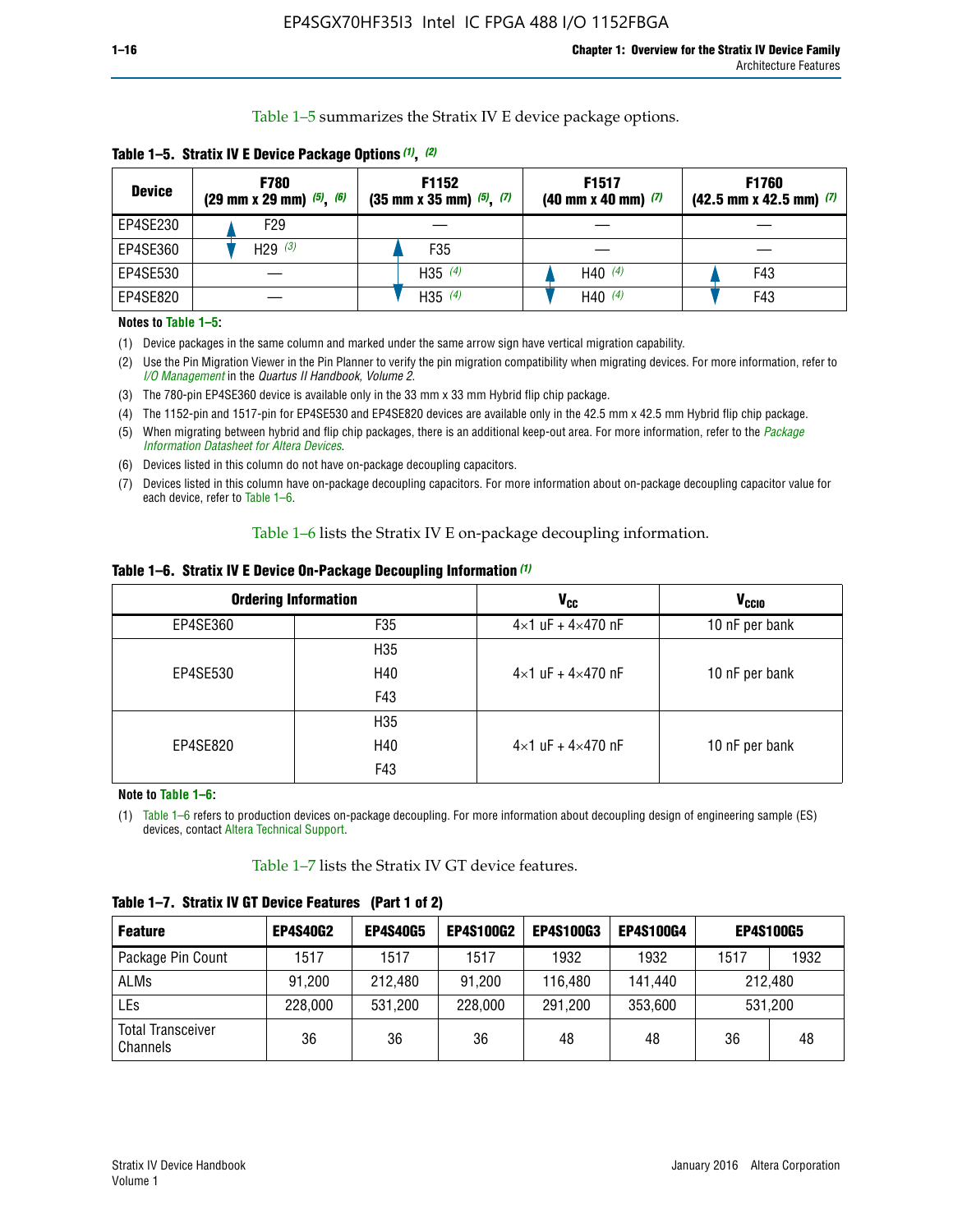| <b>Feature</b>                                                               | <b>EP4S40G2</b> | <b>EP4S40G5</b> | <b>EP4S100G2</b> | <b>EP4S100G3</b> | <b>EP4S100G4</b> | <b>EP4S100G5</b>          |                |
|------------------------------------------------------------------------------|-----------------|-----------------|------------------|------------------|------------------|---------------------------|----------------|
| 10G Transceiver<br>Channels<br>(600 Mbps - 11.3 Gbps)<br>with $PMA + PCS$ )  | 12              | 12              | 24               | 24               | 24               | 24                        | 32             |
| 8G Transceiver<br>Channels<br>(600 Mbps - 8.5 Gbps)<br>with PMA + PCS) $(1)$ | 12              | 12              | $\pmb{0}$        | 8                | 8                | $\mathbf 0$               | 0              |
| PMA-only CMU<br>Channels<br>(600 Mbps- 6.5 Gbps)                             | 12              | 12              | 12               | 16               | 16               | 12                        | 16             |
| PCIe hard IP Blocks                                                          | $\overline{2}$  | $\overline{2}$  | $\overline{2}$   | $\overline{4}$   | $\overline{4}$   | $\overline{2}$            | $\overline{4}$ |
| <b>High-Speed LVDS</b><br><b>SERDES</b><br>(up to 1.6 Gbps) $(2)$            | 46              | 46              | 46               | 47               | 47               | 46                        | 47             |
| SP1-4.2 Links                                                                | $\overline{2}$  | $\overline{2}$  | $\overline{2}$   | $\overline{2}$   | $\overline{2}$   | $\overline{2}$            | $2^{\circ}$    |
| <b>M9K Blocks</b><br>(256 x 36 bits)                                         | 1,235           | 1,280           | 1,235            | 936              | 1,248            |                           | 1,280          |
| M144K Blocks<br>(2048 x 72 bits)                                             | 22              | 64              | 22               | 36               | 48               |                           | 64             |
| Total Memory (MLAB +<br>M9K + M144K) Kb                                      | 17,133          | 27,376          | 17,133           | 17,248           | 22,564           |                           | 27,376         |
| <b>Embedded Multipliers</b><br>$18 \times 18^{(3)}$                          | 1,288           | 1,024           | 1,288            | 832              | 1,024            |                           | 1,024          |
| PLLs                                                                         | 8               | 8               | 8                | 12               | 12               | 8                         | 12             |
| User I/Os $(4)$ , $(5)$                                                      | 654             | 654             | 654              | 781              | 781              | 654                       | 781            |
| Speed Grade<br>(fastest to slowest)                                          | $-1, -2, -3$    | $-1, -2, -3$    | $-1, -2, -3$     | $-1, -2, -3$     | $-1, -2, -3$     | $-1, -2, -3$ $-1, -2, -3$ |                |

**Notes to Table 1–7:**

(1) You can configure all 10G transceiver channels as 8G transceiver channels. For example, the EP4S40G2F40 device has twenty-four 8G transceiver channels and the EP4S100G5F45 device has thirty-two 8G transceiver channels.

(2) Total pairs of high-speed LVDS SERDES take the lowest channel count of  $R_X/T_X$ .

(3) Four multiplier adder mode.

(4) The user I/O count from the pin-out files include all general purpose I/Os, dedicated clock pins, and dual purpose configuration pins. Transceiver pins and dedicated configuration pins are not included in the pin count.

(5) This data is preliminary.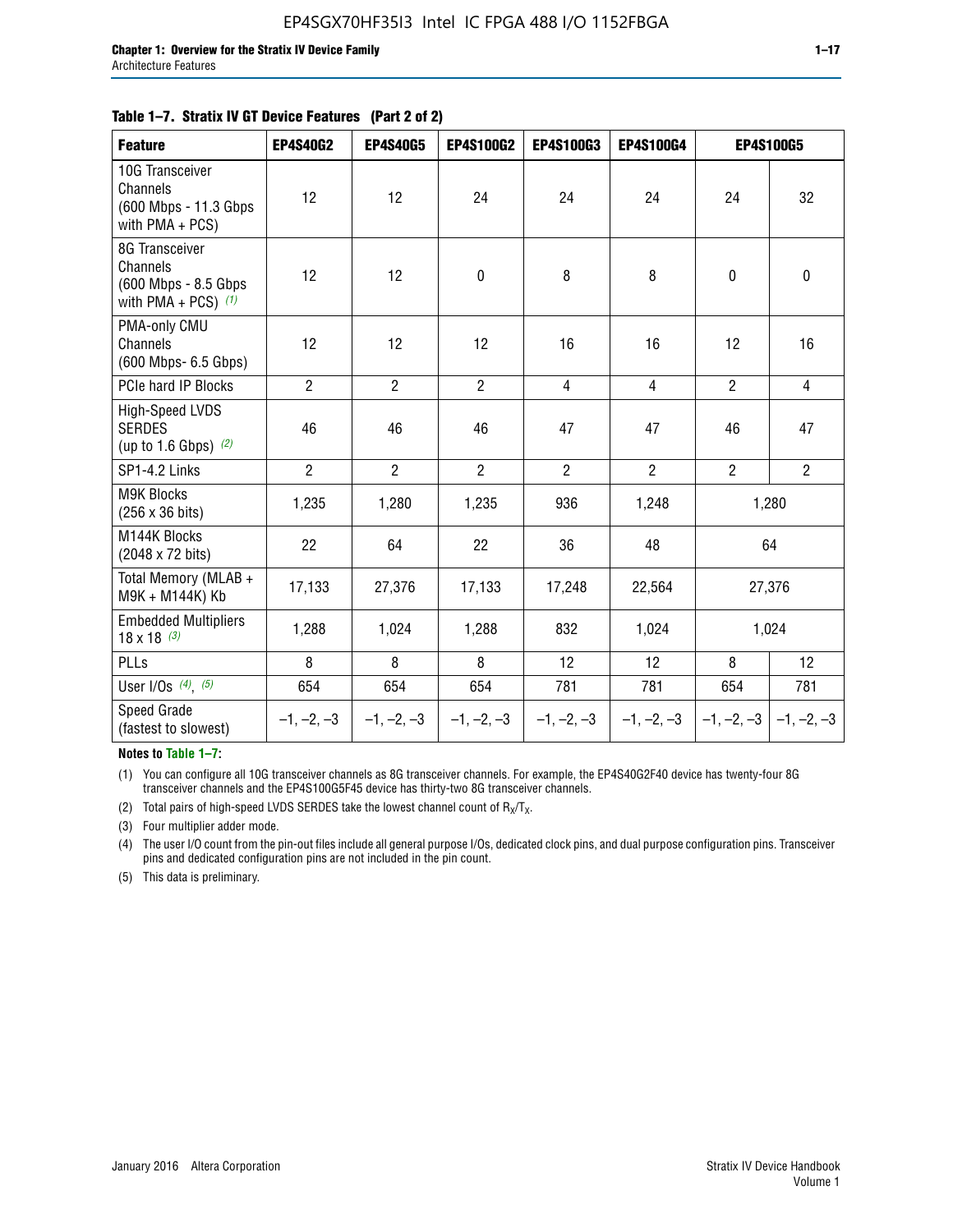Table 1–8 lists the resource counts for the Stratix IV GT devices.

| <b>Device</b>                      | <b>1517 Pin</b><br>$(40 \text{ mm} \times 40 \text{ mm})$ $(3)$ | <b>1932 Pin</b><br>(45 mm x 45 mm) |  |
|------------------------------------|-----------------------------------------------------------------|------------------------------------|--|
| <b>Stratix IV GT 40 G Devices</b>  |                                                                 |                                    |  |
| EP4S40G2                           | F40                                                             |                                    |  |
| EP4S40G5                           | H40 $(4)$ , $(5)$                                               |                                    |  |
| <b>Stratix IV GT 100 G Devices</b> |                                                                 |                                    |  |
| EP4S100G2                          | F40                                                             |                                    |  |
| EP4S100G3                          |                                                                 | F45                                |  |
| EP4S100G4                          |                                                                 | F45                                |  |
| EP4S100G5                          | (5)<br>$(4)$ ,<br>H40                                           | F45                                |  |

#### **Notes to Table 1–8:**

(1) This table represents pin compatability; however, it does not include hard IP block placement compatability.

- (2) Devices under the same arrow sign have vertical migration capability.
- (3) When migrating between hybrid and flip chip packages, there is an additional keep-out area. For more information, refer to the *[Altera Device Package Information Data Sheet](http://www.altera.com/literature/ds/dspkg.pdf)*.
- (4) EP4S40G5 and EP4S100G5 devices with 1517 pin-count are only available in 42.5-mm x 42.5-mm Hybrid flip chip packages.
- (5) If you are using the hard IP block, migration is not possible.

Table 1–9 lists the Stratix IV GT on-package decoupling information.

**Table 1–9. Stratix IV GT Device On-Package Decoupling Information** *(1)*

| <b>Ordering</b><br><b>Information</b> | Vcc                                 | <b>V<sub>CCIO</sub></b> | V <sub>CCL GXB</sub>            | V <sub>CCA_L/R</sub> | V <sub>CCT L/R</sub> | V <sub>CCR_L/R</sub> |
|---------------------------------------|-------------------------------------|-------------------------|---------------------------------|----------------------|----------------------|----------------------|
| EP4S40G2F40                           | $2 \times 1$ uF + $2 \times 470$ nF | 10 nF per bank $(2)$    | 100 nF per<br>transceiver block | $100$ nF             | 100 nF               | 100 nF               |
| EP4S100G2F40                          |                                     |                         |                                 |                      |                      |                      |
| EP4S100G3F45                          |                                     | 10 nF per bank $(2)$    | 100 nF per<br>transceiver block | $100$ nF             | $100$ nF             | $100$ nF             |
| EP4S100G4F45                          |                                     |                         |                                 |                      |                      |                      |
| EP4S40G5H40                           | $4 \times 1$ uF + $4 \times 470$ nF |                         |                                 |                      |                      |                      |
| EP4S100G5H40                          |                                     |                         |                                 |                      |                      |                      |
| EP4S100G5F45                          |                                     |                         |                                 |                      |                      |                      |

**Notes to Table 1–9:**

(1) Table 1–9 refers to production devices on-package decoupling. For more information about decoupling design of engineering sample (ES) devices, contact [Altera Technical Support](http://mysupport.altera.com/eservice/login.asp).

(2) For I/O banks  $3(*)$ ,  $4(*)$ ,  $7(*)$ , and  $8(*)$  only. There is no OPD for I/O bank  $1(*)$ ,  $2(*)$ ,  $5(*)$ , and  $6(*)$ .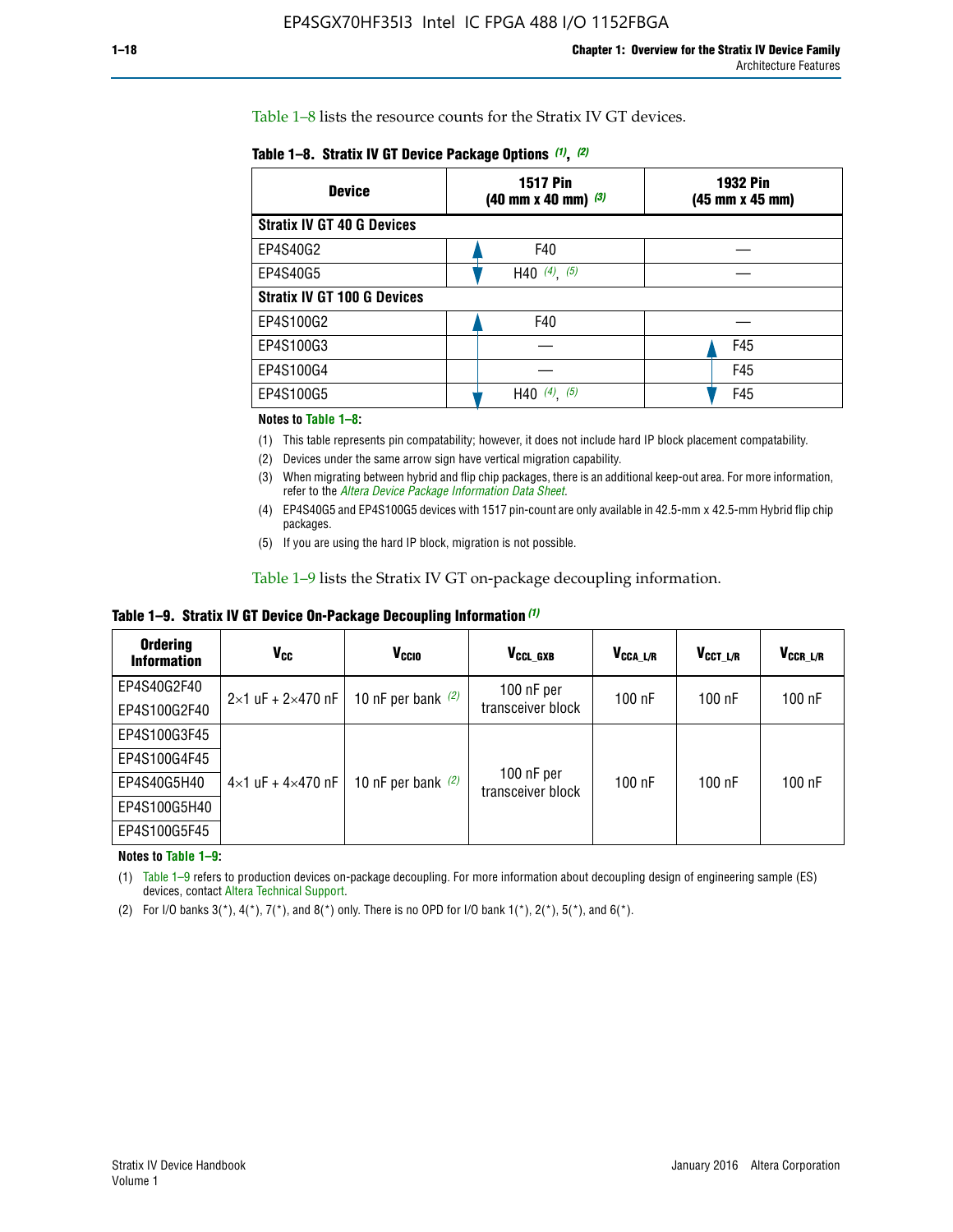# **Integrated Software Platform**

The Quartus II software provides an integrated environment for HDL and schematic design entry, compilation and logic synthesis, full simulation and advanced timing analysis, SignalTap II Logic Analyzer, and device configuration of Stratix IV designs. The Quartus II software provides the MegaWizard<sup> $M$ </sup> Plug-In Manager user interface to generate different functional blocks, such as memory, PLL, and digital signal processing logic. For transceivers, the Quartus II software provides the ALTGX MegaWizard Plug-In Manager interface that guides you through configuration of the transceiver based on your application requirements.

The Stratix IV GX and GT transceivers allow you to implement low-power and reliable high-speed serial interface applications with its fully reconfigurable hardware, optimal signal integrity, and integrated Quartus II software platform.

For more information about the QuarJanuary2016tus II software features, refer to the *[Quartus II Handbook](http://www.altera.com/literature/lit-qts.jsp)*.

# **Ordering Information**

This section describes the Stratix IV E, GT, and GX devices ordering information. Figure 1–4 shows the ordering codes for Stratix IV GX and E devices.



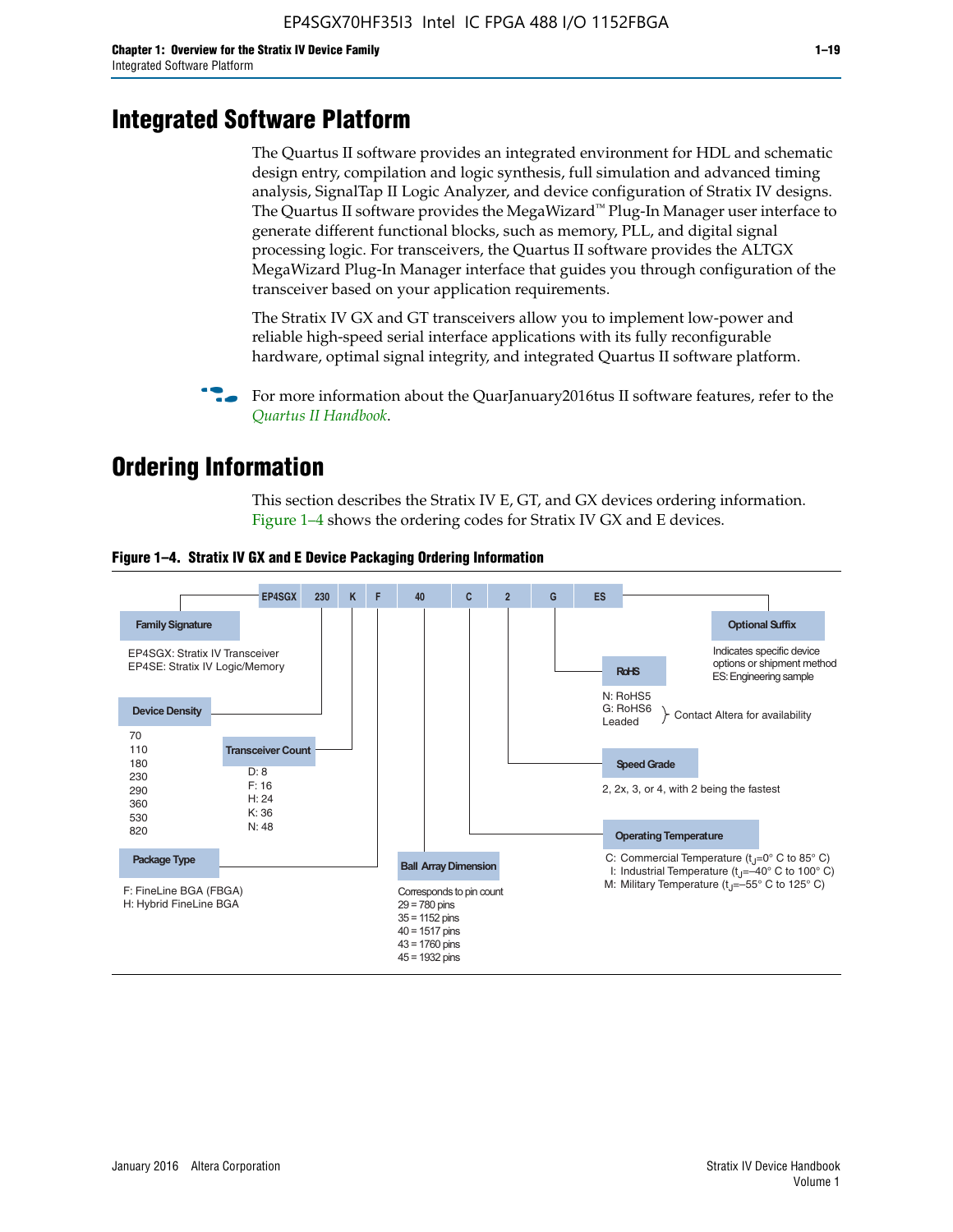Figure 1–5 shows the ordering codes for Stratix IV GT devices.





# **Document Revision History**

Table 1–10 lists the revision history for this chapter.

| <b>Date</b>       | <b>Version</b> | <b>Changes</b>                                              |
|-------------------|----------------|-------------------------------------------------------------|
| January 2016      | 3.5            | ■ Updated Figure 1–4 with new RoHS information              |
| September 2012    | 3.4            | ■ Updated Table 1–1 to close FB $#30986$ .                  |
|                   |                | Updated Table $1-2$ and Table $1-5$ to close FB $\#31127$ . |
| June 2011         | 3.3            | $\blacksquare$ Added military temperature to Figure 1–4.    |
| February 2011     | 3.2            | ■ Updated Table 1–7 and Table 1–8.                          |
|                   |                | $\blacksquare$ Applied new template.                        |
|                   |                | Minor text edits.                                           |
| <b>March 2010</b> | 3.1            | <b>Updated Table 1–1, Table 1–2, and Table 1–7.</b>         |
|                   |                | <b>U</b> Updated Figure 1–3.                                |
|                   |                | ■ Updated the "Stratix IV GT Devices" section.              |
|                   |                | Added two new references to the Introduction section.       |
|                   |                | Minor text edits.                                           |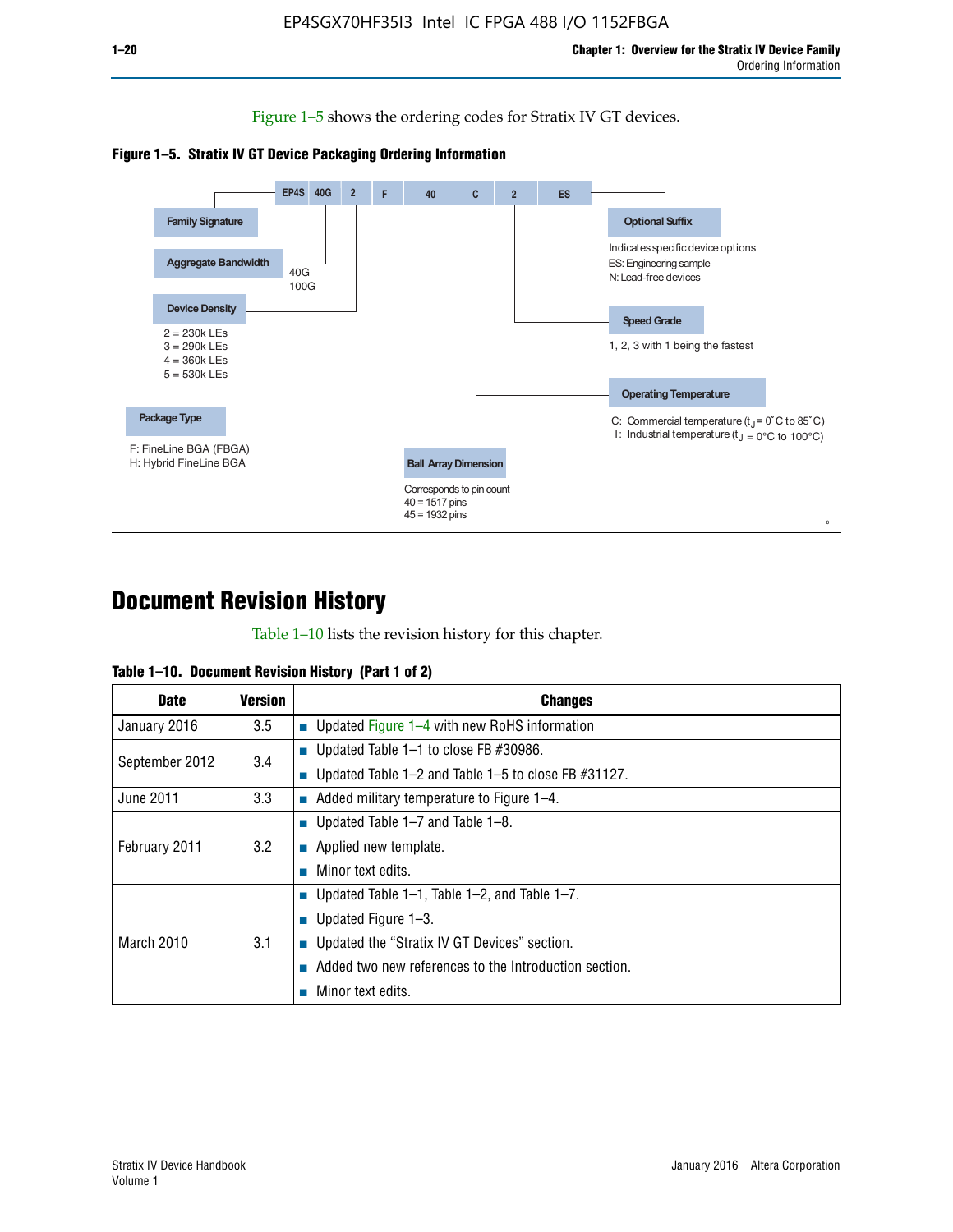#### **Table 1–10. Document Revision History (Part 2 of 2)**

| <b>Date</b>      | <b>Version</b> | <b>Changes</b>                                                                                                                                                                                                                                                                    |  |
|------------------|----------------|-----------------------------------------------------------------------------------------------------------------------------------------------------------------------------------------------------------------------------------------------------------------------------------|--|
| November 2009    | 3.0            | ■ Updated the "Stratix IV Device Family Overview", "Feature Summary", "Stratix IV GT<br>Devices", "High-Speed Transceiver Features", "FPGA Fabric and I/O Features", "Highest<br>Aggregate Data Bandwidth", "System Integration", and "Integrated Software Platform"<br>sections. |  |
|                  |                | $\blacksquare$ Added Table 1-3, Table 1-6, and Table 1-9.                                                                                                                                                                                                                         |  |
|                  |                | $\blacksquare$ Updated Table 1-1, Table 1-2, Table 1-4, Table 1-5, Table 1-7, and Table 1-8.                                                                                                                                                                                      |  |
|                  |                | ■ Updated Figure 1–3, Figure 1–4, and Figure 1–5.                                                                                                                                                                                                                                 |  |
|                  |                | $\blacksquare$ Minor text edits.                                                                                                                                                                                                                                                  |  |
|                  | 2.4            | $\blacksquare$ Updated Table 1-1.                                                                                                                                                                                                                                                 |  |
| <b>June 2009</b> |                | Minor text edits.                                                                                                                                                                                                                                                                 |  |
|                  | 2.3            | $\blacksquare$ Added Table 1–5, Table 1–6, and Figure 1–3.                                                                                                                                                                                                                        |  |
|                  |                | $\blacksquare$ Updated Figure 1-5.                                                                                                                                                                                                                                                |  |
| April 2009       |                | Updated Table $1-1$ , Table $1-2$ , Table $1-3$ , and Table $1-4$ .                                                                                                                                                                                                               |  |
|                  |                | ■ Updated "Introduction", "Feature Summary", "Stratix IV GX Devices", "Stratix IV GT<br>Devices", "Architecture Features", and "FPGA Fabric and I/O Features"                                                                                                                     |  |
| March 2009       | 2.2            | ■ Updated "Feature Summary", "Stratix IV GX Devices", "Stratix IV E Device", "Stratix IV<br>GT Devices", "Signal Integrity"                                                                                                                                                       |  |
|                  |                | Removed Tables 1-5 and 1-6                                                                                                                                                                                                                                                        |  |
|                  |                | Updated Figure 1-4                                                                                                                                                                                                                                                                |  |
|                  |                | ■ Updated "Introduction", "Feature Summary", "Stratix IV Device Diagnostic Features",<br>"Signal Integrity", "Clock Networks", "High-Speed Differential I/O with DPA and Soft-<br>CDR", "System Integration", and "Ordering Information" sections.                                |  |
|                  |                | Added "Stratix IV GT 100G Devices" and "Stratix IV GT 100G Transceiver Bandwidth"<br>sections.                                                                                                                                                                                    |  |
| March 2009       | 2.1            | <b>Updated Table 1–1, Table 1–2, Table 1–3, and Table 1–4.</b>                                                                                                                                                                                                                    |  |
|                  |                | $\blacksquare$ Added Table 1-5 and Table 1-6.                                                                                                                                                                                                                                     |  |
|                  |                | ■ Updated Figure $1-3$ and Figure $1-4$ .                                                                                                                                                                                                                                         |  |
|                  |                | $\blacksquare$ Added Figure 1-5.                                                                                                                                                                                                                                                  |  |
|                  |                | Removed "Referenced Documents" section.                                                                                                                                                                                                                                           |  |
|                  |                | Updated "Feature Summary" on page 1-1.                                                                                                                                                                                                                                            |  |
| November 2008    | 2.0            | ■ Updated "Stratix IV Device Diagnostic Features" on page 1-7.                                                                                                                                                                                                                    |  |
|                  |                | Updated "FPGA Fabric and I/O Features" on page 1-8.                                                                                                                                                                                                                               |  |
|                  |                | $\blacksquare$ Updated Table 1-1.                                                                                                                                                                                                                                                 |  |
|                  |                | Updated Table 1-2.                                                                                                                                                                                                                                                                |  |
|                  |                | Updated "Table 1-5 shows the total number of transceivers available in the Stratix IV GT<br>Device." on page 1-15.                                                                                                                                                                |  |
| <b>July 2008</b> | 1.1            | Revised "Introduction".                                                                                                                                                                                                                                                           |  |
| May 2008         | 1.0            | Initial release.                                                                                                                                                                                                                                                                  |  |